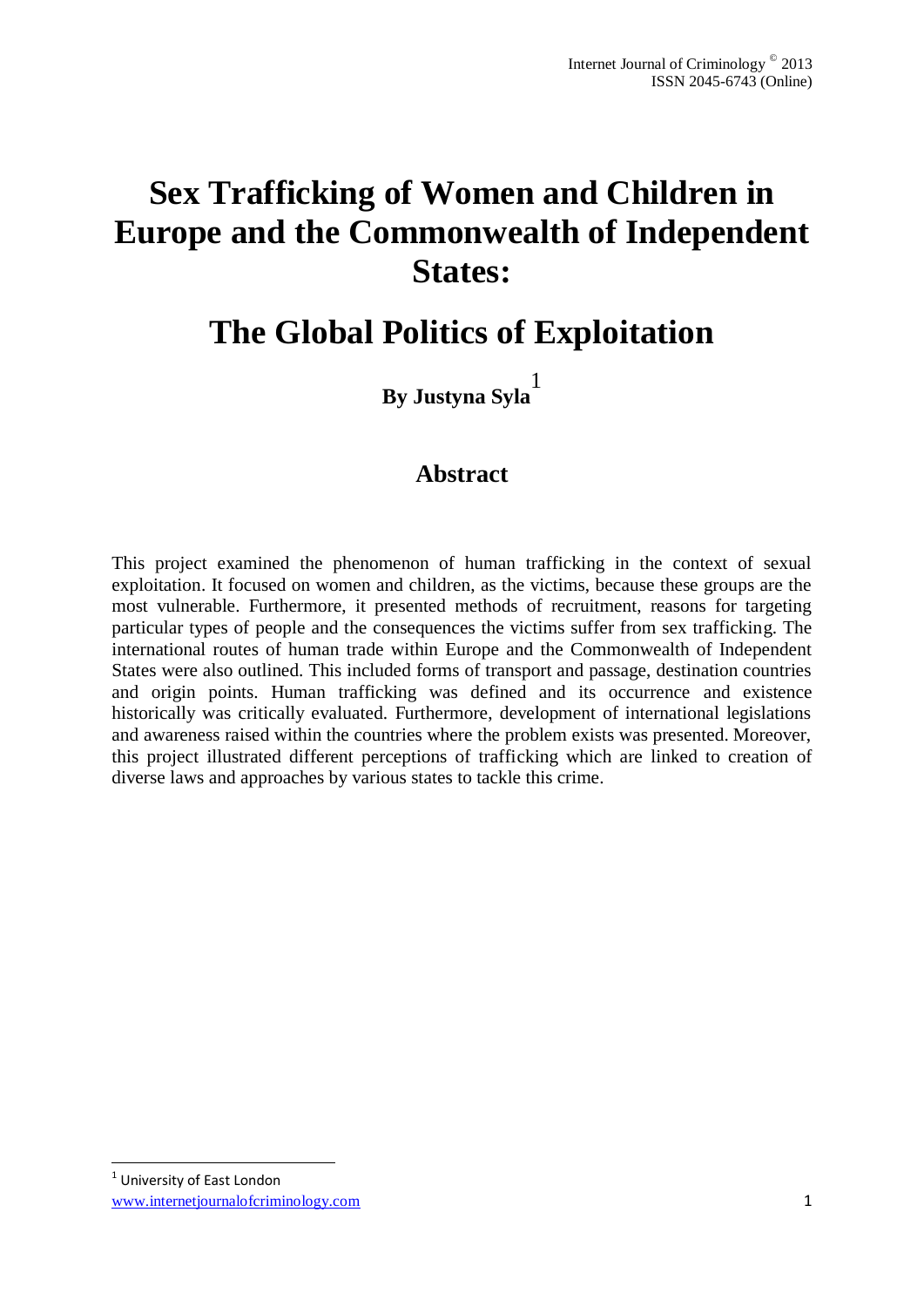# Contents

| Chapter 2 Patterns of human trafficking within Europe and the Commonwealth of |  |
|-------------------------------------------------------------------------------|--|
|                                                                               |  |
|                                                                               |  |
|                                                                               |  |
|                                                                               |  |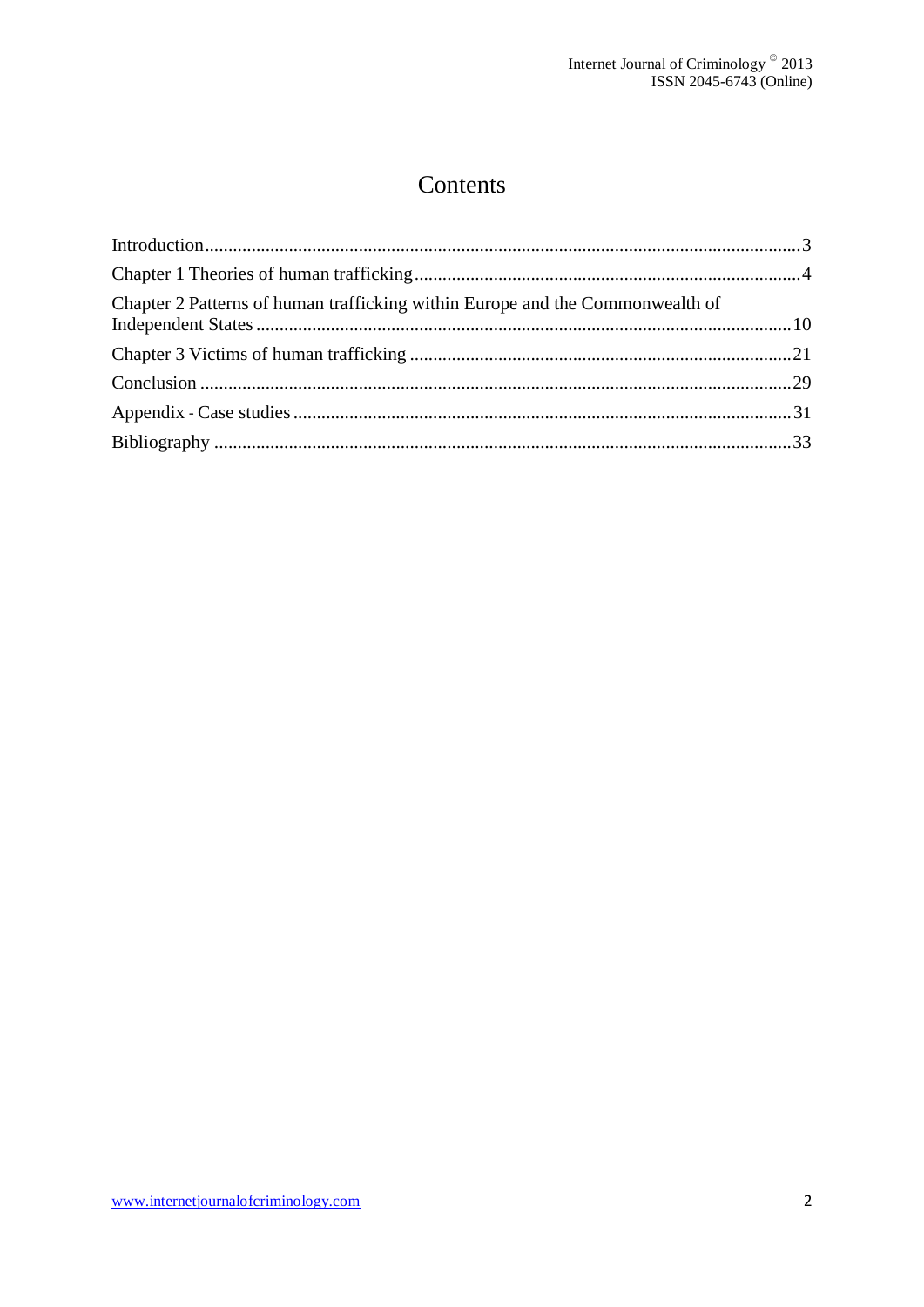# **Introduction**

# <span id="page-2-0"></span>**Defining human trafficking**

Over the centuries slavery and trading in people have existed in different forms. In the current era, enslavement and trafficking in human beings is forbidden by international law, yet it still exists as illegal activities (Lee, 2007; Goodey, 2003). One of the problems in tackling those offences was lack of accepted definition of human trafficking at international level. Although each country had some form of understanding of human trafficking, the cooperation between the nations was hard to establish because of the differences in classification of crimes connected with human trafficking, slavery and exploitation. An agreed definition of human trafficking was bestowed by United Nations Convention in 2000, which has come into force December 2003. According to the Palermo Protocol "trafficking in persons" means:

*(...) the recruitment, transportation, transfer, harbouring or receipt of persons, by means of the threat or use of force or other forms of coercion, of abduction, of fraud, of deception, of the abuse of power or of a position of vulnerability or of the giving or receiving of payments or benefits to achieve the consent of a person having control over another person, for the purpose of exploitation. Exploitation shall include, at a minimum, the exploitation of the prostitution of others or other forms of sexual exploitation, forced labour or services, slavery or practices similar to slavery, servitude or the removal of organs* (UN, 2000b: article 3).

This definition laid the foundations to tackle trafficking and is binding for all countries which signed the convention. The conference distinguished the difference between trafficking in persons and smuggling of migrants. The latter is defined as: "(...) the procurement, in order to obtain, directly or indirectly, a financial or other material benefit, of the illegal entry of a person into a State Party of which the person is not a national or a permanent resident*"* (UN, 2000c: article 3).

The foremost alteration is that the purpose of trafficking in human beings is exploitation while smuggling of migrants aims for unlawful border crossing to another country in order to obtain material benefits (Council of Europe, 2005). However, smuggling can become trafficking when smuggled person experiences exploitation at any point from recruitment through to arrival at the destination (Goodey, 2008 p.422). Additionally, human trafficking can occur within state boundary and does not need to involve international travel (Council of Europe, 2005).

# **Methodology**

The methodology for this project was literature review. It comprised gathering and critically evaluating relevant publications on the subject of human trafficking. Main sources were books and journal articles. However, the relevant information was also extracted from international conference documents and applicable internet sources. These were found mostly by searching library database and Internet websites. The method of snowballing was also used to gather relevant material.

The limitation on this type of research is the comprehensive reliance on previously published materials. The data available might not be fully updated. Furthermore, this does not provide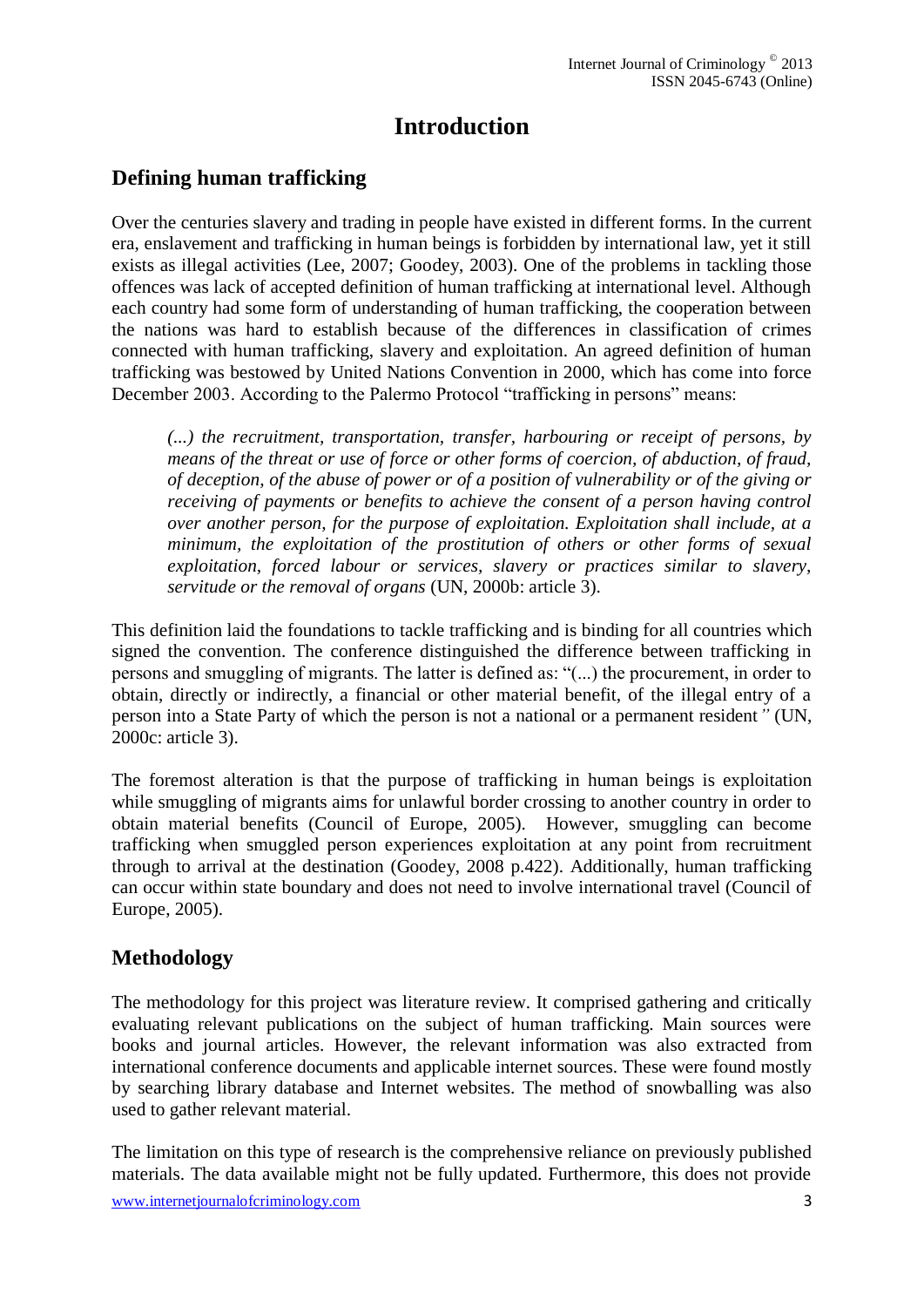new information as with different type of research studies like ethnography. However, ethnographic research on human trafficking might be difficult to conduct as reaching the participants might be the problem. Even if access to women was available they might not agree to talk. There are also ethical issues of operating such research (Ryman, 2008).

One of the sources used for this project are reports from the US Department of State (2007, 2010 & 2012). These documents provide the most recent figures of global trafficking patterns. This data is very valuable. However, it may be politically biased as extracted information from state and non-governmental organisations were not always confirmed with countries' national databases.

### **Chapters' outline**

The first chapter will evaluate development of international legislation concerning slavery and human trafficking. This will present the growing concerns from countries about rising problem of human trafficking and methods to stop it. Changes in the legislations towards trafficking in persons exhibit shift to better tackling this crime. The second part of this section will describe various perspectives and approaches towards issue of human trafficking. It will present the correlation between these views or lack thereof.

Second chapter will look at different patterns of trafficking routes in Europe and the Commonwealth of Independent States. The regions will be divided into sub-regions to present better picture of trafficking activities. It will show whether the number of victims trafficked in those areas decreases or increases. All data would relate to women and children submitted to sexual exploitation.

<span id="page-3-0"></span>The last chapter will present the victimization of trafficked women and children. Each stage of trafficking process will be described. This section will also explain the manipulation and control methods used by traffickers to keep victims into obedience. Additionally, the harm experienced by trafficking victims will be illustrated in this part. Moreover, the process of trafficking will be evaluated in context of implementation human rights approach by law enforcement or lack thereof.

# **Chapter 1**

# **Theories of human trafficking**

# **1.1 Historical development of the international legislation of human trafficking**

Human trafficking has its roots in slavery. However, trafficking for sexual purposes was firstly recorded at the end of nineteenth century when Caucasian ethnicity females were kidnapped and forced into prostitution: it was called the white trade slave (Lee, 2007). In 1904 International Agreement for the Suppression of White Slave Traffic was signed by 13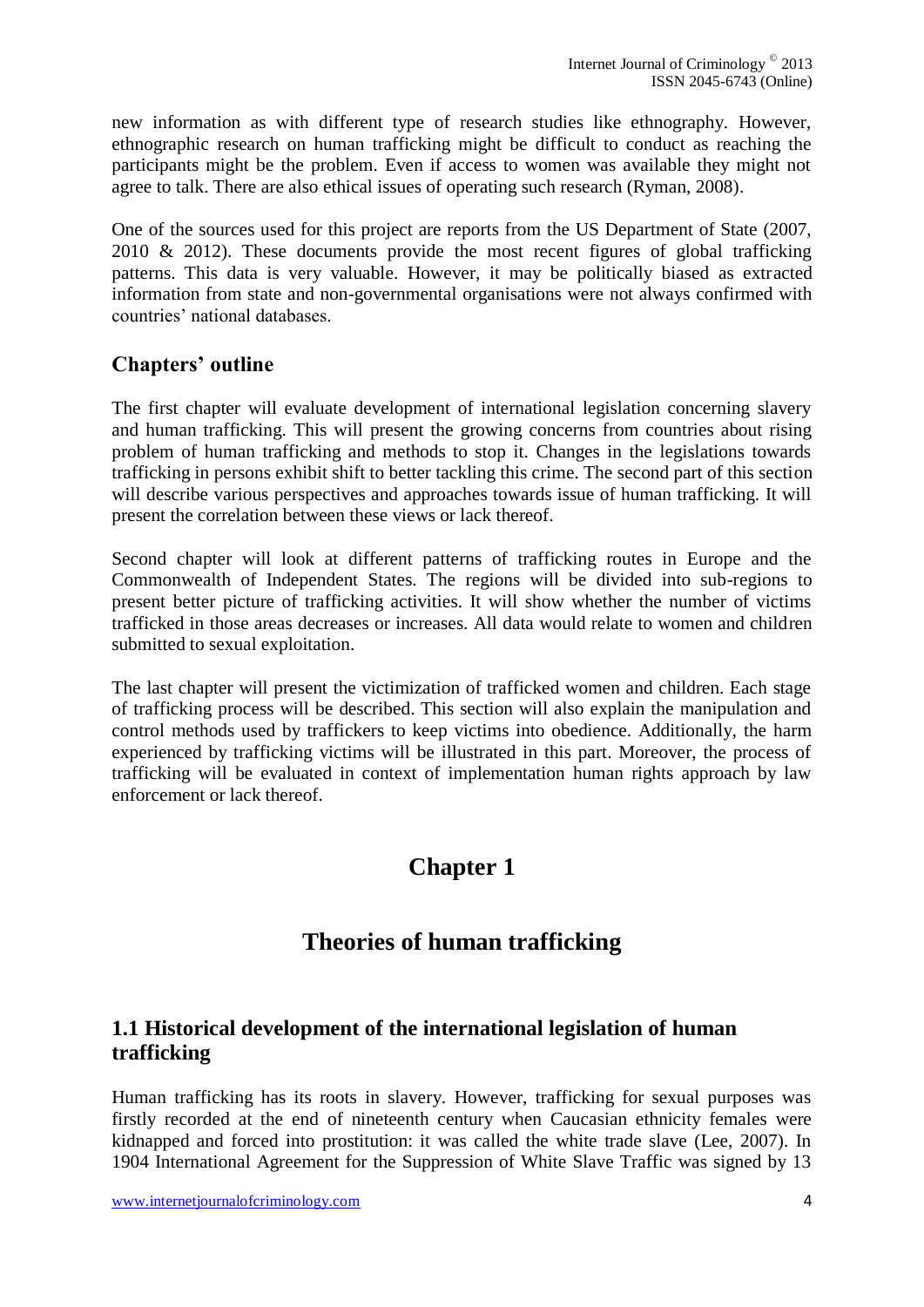European countries. This resolution attempted to deal with problems of women forced into prostitution in foreign countries. It also tried to establish cooperation between nations to better tackle the problem and provide guidance on the provisions regarding support for the victims. In 1910 the International Convention for the Suppression of the White Slave Traffic was enacted. This convention extended the range of provisions dealing with trafficking to include act of force and deception. The countries were advised to tackle the problem at the international and the national level. This convention stated that offenders of trafficking should be prosecuted and punished. The agreement also defined the difference between young and adult victims. For adolescents the methods of their enslavement were immaterial, however, in the case of adults some evidence of coercion was required (Gallagher, 2010).

In 1921 thirty three countries signed the International Convention for the Suppression of the Traffic in Women and Children. In this resolution the term "white slavery" stopped being used to recognise that victims can be from different races not only white. This Convention distinguished that girls and boys below twenty one years old could become a victim of sex trafficking. This notion also applied to women above twenty one if it involved intimidation (Gallagher, 2010).

The next conference was conducted in 1933 and resulted in signing the International Convention for the Suppression of the Traffic in Women. This agreement included all sexual services, not only prostitution, as a form of trafficking. The concept of consent was eradicated which meant that children and women of any age became a victim of trafficking if they were attained, lured or guided into "immoral practices". There was no need to provide evidence on coercion or force when victims were trafficked across borders. The 1933 Convention required the exchange of information between the states and protection of the victims (Gallagher, 2010).

In 1949, the United Nation General Assembly replaced all the previous resolutions about sex trafficking and approved a new Convention for the Suppression of the Traffic in Persons and of the Exploitation of the Prostitution of Others. This treaty has comprised prostitution and all other forms of sexual exploitation despite the gender. It urged the State Parties to criminalise the process of trafficking as well as the end result – sexual servitude. The states were to prohibit the prostitution and prosecute those involved in managing sex businesses. Furthermore, participating countries were advised to provide support and maintain welfare for trafficked victims before taking other actions such as deportation. The convention attempted to take measures in preventing trafficking; however, there was no set mechanism to overview those provisions at international level (Gallagher, 2010).

The next signed agreement by the United Nations was the 1979 Convention on the Elimination of All Forms of Discrimination Against Women (CEDAW). This resolution compelled the states to introduce legislation tackling every form of trafficking and sexual exploitation of women; however, the treaty did not define trafficking. This agreement was followed by the Convention on the Rights of the Child (CRC) in 1989. It was related to exploitation and trafficking of children. This convention urged countries to establish appropriate laws protecting the children from enslavement and sexual servitude (Gallagher, 2010).

All of the above conventions dealt with human trade and exploitation but none of them provided the specific definition for trafficking. This changed in 2000 when UN adopted Convention against Transnational Organised Crime and its Protocols (sometimes called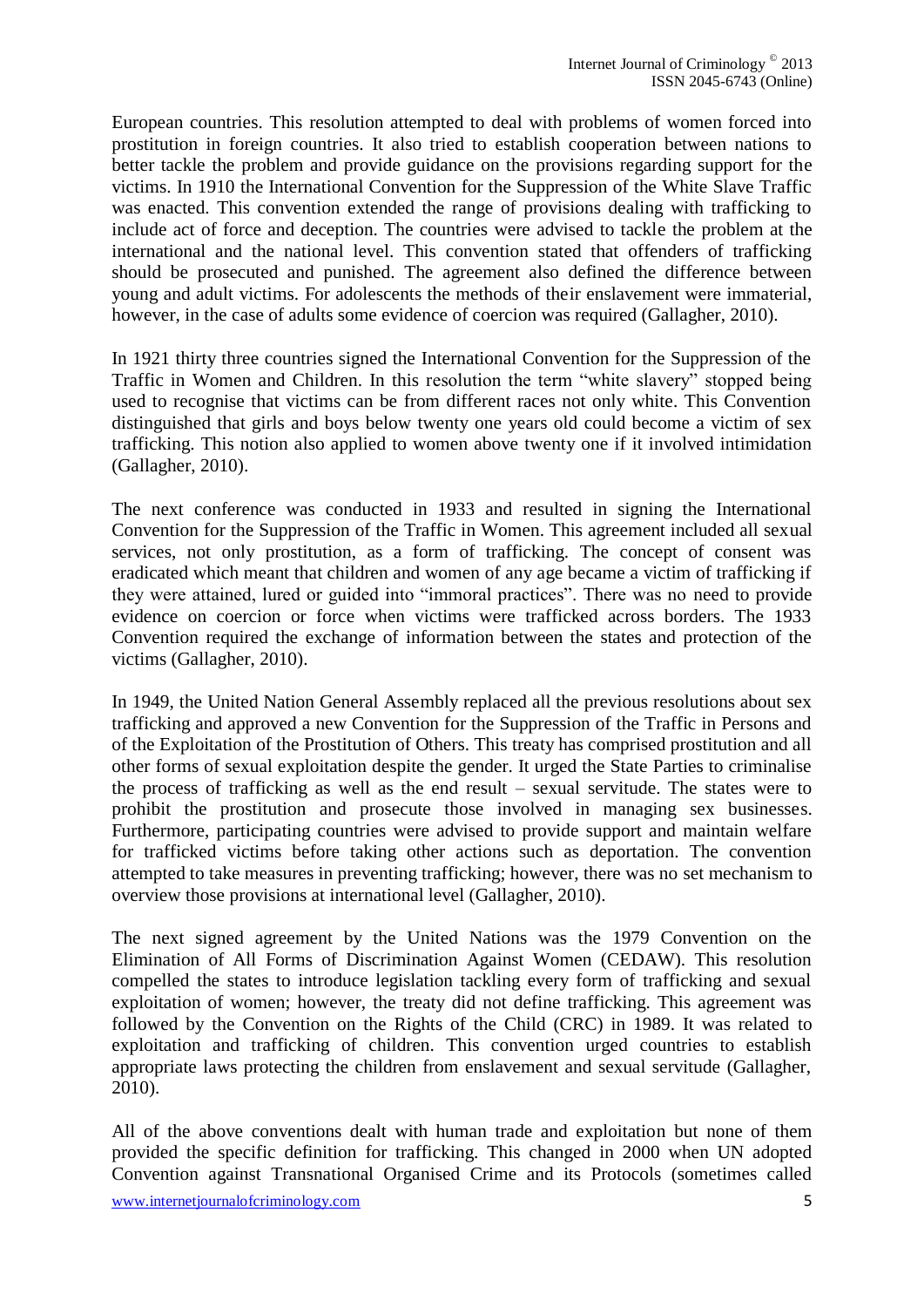Palermo Protocols) – the Protocol to Prevent, Suppress and Punish Trafficking in Persons, Especially Women and Children and the Protocol against the Smuggling of Migrants by Land, Air and Sea. The first Protocol concentrates on trade in human beings and their exploitation, the second focuses on illegal migration and services provided by organised groups (UN, 2000b, c). The Trafficking Protocol endowed definition of trafficking and exploitation which was accepted by most countries. This provision included all form of exploitation such as forced labour and enslavement; not only sexual services. The notion of consent is irrelevant where trafficking victims are concerned (UN, 2000b). The British statute defines consent as a choice of actions made freely and with capacity to make that choice (Great Britain, *Sexual Offences Act 2003)*. States who signed the convention must implement national law which corresponds with treaty provisions. Those requirements are:

- $\triangleright$  To prevent and combat trafficking in persons by introducing necessary legislation in domestic law and prosecute and punish offenders of the crime;
- $\triangleright$  To provide welfare and protection for trafficking victims with full respect of their human rights;
- To promote cooperation among States Parties in order to fulfil objectives set by convention (UN, 2000b).

Additionally, the Council of Europe approved the Convention on Action against Trafficking in Human Beings in 2005. This agreement encourages tackling all forms of exploitation and trafficking processes. This provision adopted the definition of trafficking from Palermo Protocols. It inspires the states to develop any means by which they can identify the causes of human trade and target them. It also advises to form educational programs to raise awareness about the problem. Although convention is not legally binding, the members who signed the treaty are expected to introduce appropriate legislation into domestic law. This resolution concentrates mainly on human rights of the victims and less on criminal justice approach (Council of Europe, 2005).

The development of the international legislation in tackling trafficking in persons shows that countries have concerns about exploitation of human beings. States which follow the conventions and introduce suitable statutes do try to protect the trafficked victims and prevent the process from happening. However, countries need to intensify the cooperation between each other on administrative and non-governmental levels. This will strengthened their chance to achieve the goal of eradicating human trafficking.

### **1.2 Contrasting perspective on human trafficking**

Social scientists examine trafficking in persons from different perspectives in order to establish development of this phenomenon and the reasons as to why it happens. The key approaches are: modern day slavery, prostitution, migration problem, organised crime, and human rights (Lee, 2011; Di Nicola, 2005; Andreas and Nadelmann, 2006). This section will look at these concepts in more detail.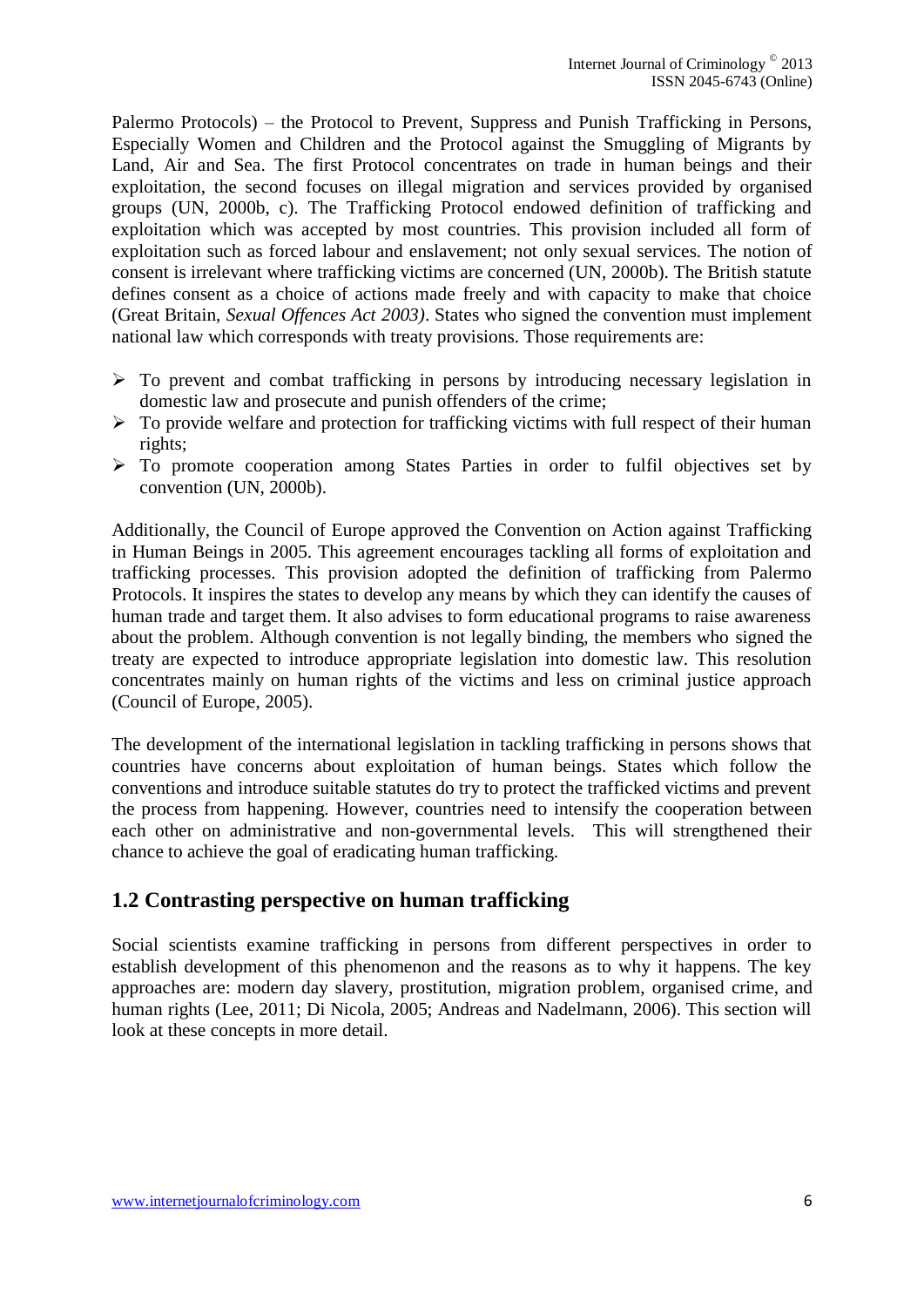### **Slavery**

One of the concepts of the human trafficking is modern form of slavery (Bales, 2005; Lee, 2011). Enslavement can be traced back to ancient era where slaves were sold and bought within the boundaries of law (Lee, 2007). Although slave trade has been abolished since early nineteenth century, it still exists in different forms all over the globe (Lee, 2011). This violates Article 4 of the Universal Declaration of Human Rights (1948) which states: "No one shall be held in slavery or servitude. Slavery and the slave trade shall be prohibited in all their forms". Enslavement is essentially linked with infringement of basic human rights (Lee, 2011). Kevin Bales defined new slavery as: "complete control of a person for economic exploitation by violence or threat of the violence" (2000, p. 462). Bales (2005) stated that modern slavery is evident in debt bondage, forced labour and high profits obtained by people who treat trafficked victims as tools to get their business running.

The old form of slavery trade was legal and widespread thorough the world. The African slaves were treated as possessions of the buyers. Most common form of acquiring slaves was abduction and selling auctions. The seventeenth to nineteenth century's enslavement contributed high profits for the trading companies and states involved in human trade. This was justified by beliefs of racial and ethnic supremacy like white race dominance over others (Andreas and Nadelmann, 2006).

Although nowadays, traffickers' methods are largely deception or false promises of benefits to coerce victims into servitude, the potential of high profits are driving forces behind human trafficking. The victims are subjected to violence and sexual exploitation, especially women and children. They might also be submitted into buying and selling processes within hidden market. Additionally, there are concealed forms of selling human beings because of technological development like Internet advertisement or newspapers. Those victims are disguised as models, escorts, masseurs or even brides. Therefore, victims of human trafficking can be perceived as modern day slaves (Aronowitz, 2009). On the other hand, Finckenauer and Chin (2010) suggest that not all women working in sex services are slaves. They argued that even if women were trafficked they often do not see themselves as victims but as migrant sex workers. This may happen if women knew the nature of the job before entering destination country and were only deceived to the amount of profits they would earn.

#### **Prostitution**

www.internetjournalofcriminology.com 7 Human trafficking is often considered equivalent to prostitution, especially by public or media; this perspective emerged from the era of the white slave trade. This viewpoint also reflects international approaches over the years where all conferences about human trade were exclusively dealing with trafficking for sexual exploitation, until the UN Trafficking Protocol. Governments use this to their advantage whenever the issue of human trade is discussed openly. Media often display disturbing pictures of abused women and children to influence the public in understanding the trafficking problem (Lee 2011). The feminist abolitionists also confirmed this perception and stated that prostitution is the worst form of domination over the women and the most powerful type of abuse. There is no such thing as consent to sexual services, thus all women, especially migrant, must be forced to such activities (Barry, 1995). However, other women' rights activists confronted the abolitionists criminalising and moralising inclinations. They argued that the sex trade, violence and working conditions of women should be targeted not the paid sex services itself. The debate continues as even the Palermo Protocol did not resolve this issue. However, the abolitionists'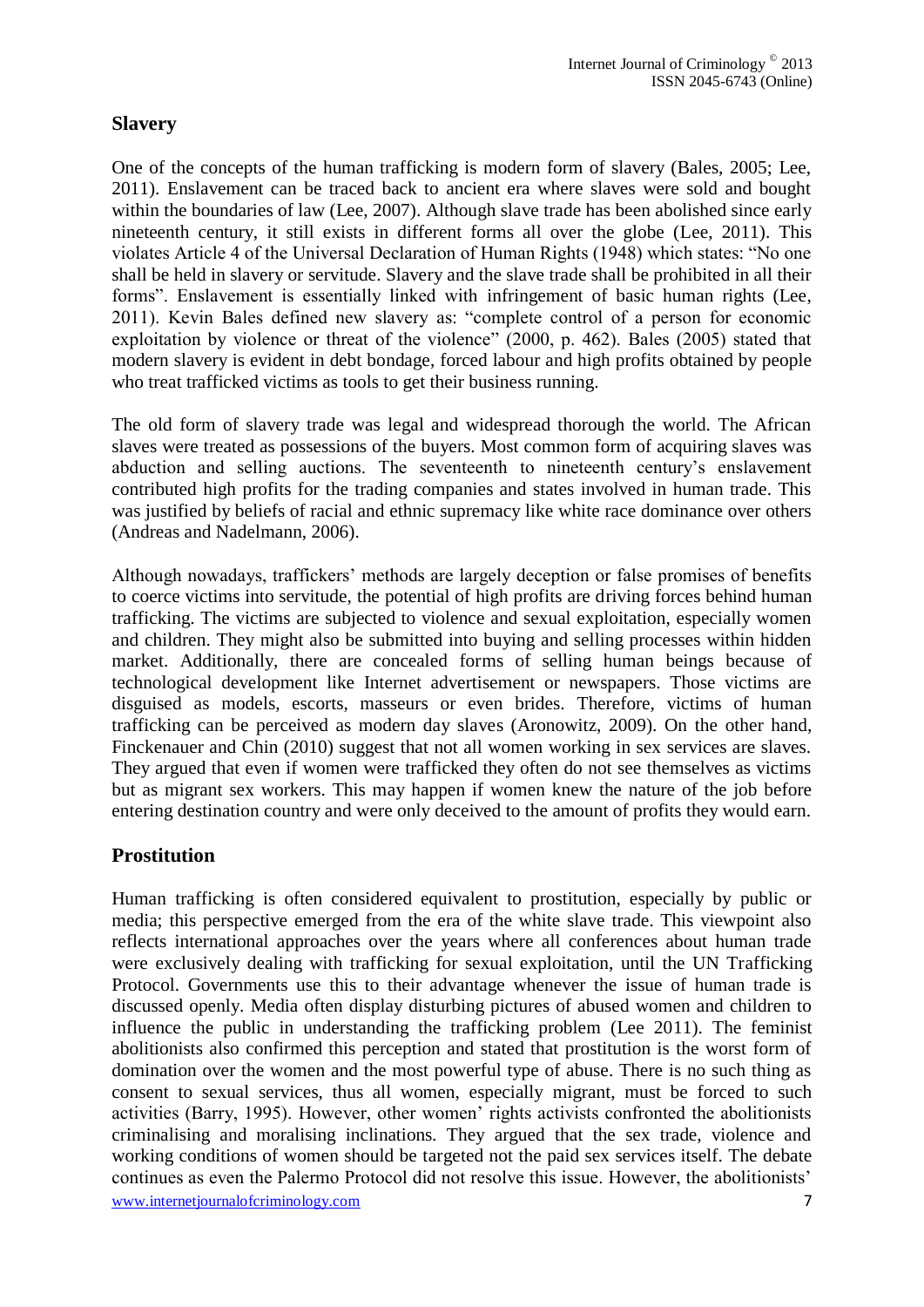perspective seems to influence the government legislative movement as prostitution is illegal in most countries (Lee, 2011).

### **Migration**

Another perspective of human trafficking is migration. Migration occurs for many reasons such as: political conflicts, civil wars, economic inequality or religious or racial discrimination (Di Nicola, 2005). It can happen internally when people move from rural areas to big cities or internationally when inhabitants try to escape poorly developed countries into more industrial nations. Both, legal and illegal, immigrants are at risk of becoming victims of trafficking. However, authorised migrants might be subject to human and labour rights violation, when unlawful immigrants are at high risk of forced labour and all forms of exploitation (Aronowitz, 2009).

The notion of trafficking as a smuggling problem concentrates primarily on breaching the immigration laws of the states. In this concept, trafficked people are treated as violators of state regulations not as victims (Goodey, 2008). The UK Plan on Tackling Human Trafficking sets the principal rule stating that persons smuggled across international borders should be treated first and foremost as criminals infringing the immigration laws, regardless of them being potential trafficking victims (Home Office and Scottish Executive, 2007). Although governments acknowledge that human trafficking exists, they prefer to apply illegal migration as leading understanding of human trafficking (Goodey, 2008).

Immigrants travelling to Western Europe face very strict conditions to enter those countries and high security controls. Immigrants, for whom the legal access is denied, turn to smugglers to pursue their desired country. They perceived this as the only way to escape their disadvantage situations. Consequently, this puts them at risk to fall in different forms of trafficking. Generally, smugglers treat their transactions with migrants as business; they get paid for transfer and their role finishes at the final destination. However, in some situations it can become the case of trafficking, when migrants become forced to labour or debt bondage at the end of their journey. In case of women and children this can turn into sexual exploitation (Aronowitz, 2009; Di Nicola, 2005).

#### **Organised Crime**

Human trafficking is often associated with activities of organised crime groups, especially in Europe. Recently, Southeast and East Europe experienced transition from state-based to market-based economies. They would often become involved in regional or ethnic conflicts which induced growth of organised crime. Studies indicate that criminal organisations seem to expand quicker in countries within the transformation process than those with legal market. Illegitimate groups gain the money through black market operations such as sales of cigarettes and alcohol. This gives them the power to control development of state economy and in the process to interfere with market transition (Gaon and Forbord, 2005). Additionally, it allows them to aquire political, economic and law enforcement connections in countries of their interest (Di Nicola, 2005).

The organised criminal group is defined as:

www.internetjournalofcriminology.com 8 *(...) a structured group of three or more persons, existing for a period of time and acting in concert with the aim of committing one or more serious crimes or offences*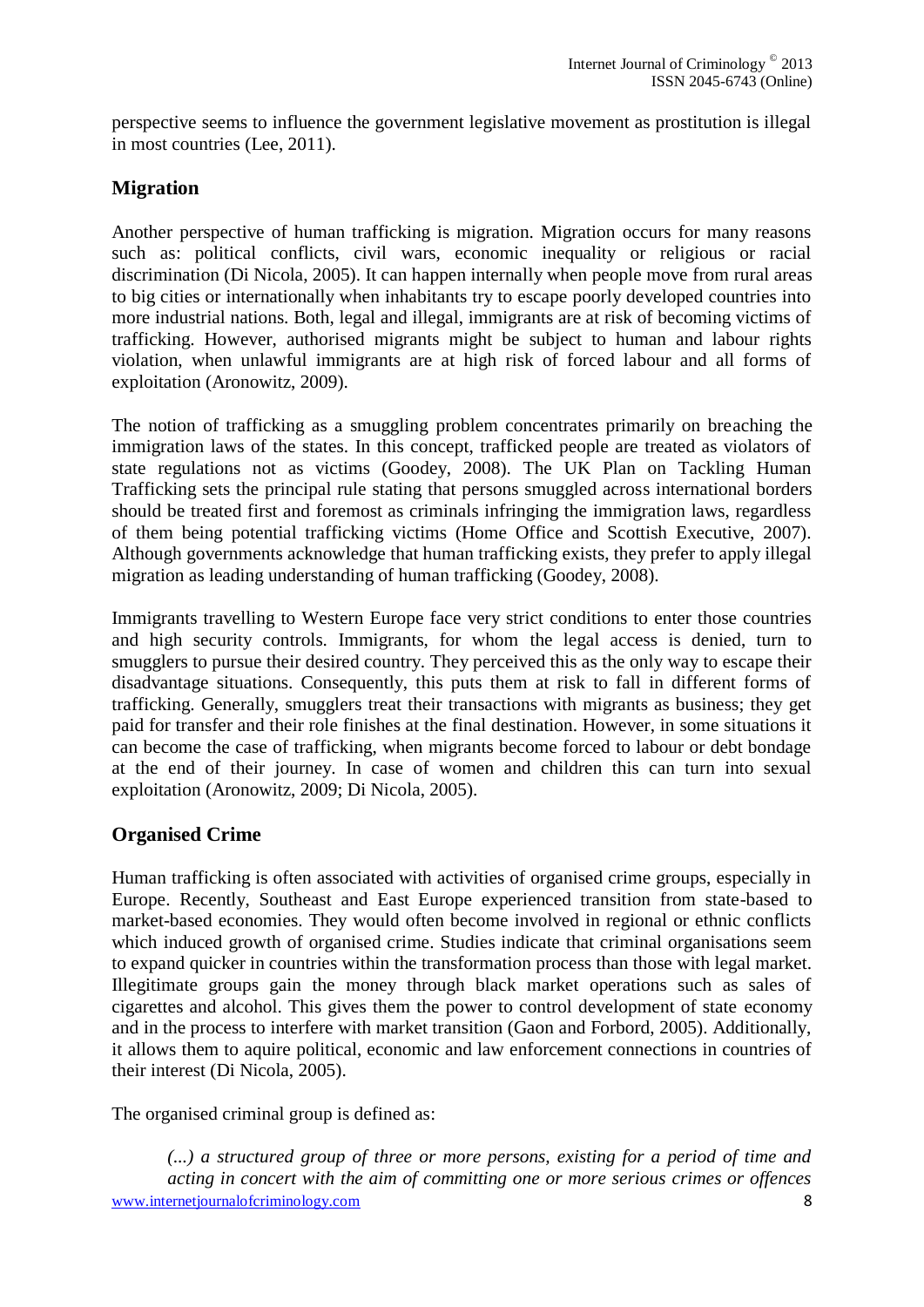*established in accordance with this Convention, in order to obtain, directly or indirectly, a financial or other material benefit* (UN 2000a, article 2).

Serious crimes are offences punishable by imprisonment of at least four years. The organised illegal groups are flexible, easy adapting to changes, use the new technologies to their advantage and usually operate internationally (Wright, 2011). Human trafficking is not the only activity in which criminal organisations participate; however, it is the third largest in Europe after smuggling in drugs and weapons (Gaon and Forbord, 2005). It is believed that lawbreakers use the same routes and same people for human trafficking and drug smuggling. This makes it easier to enslave women and children into sex exploitation (Wright, 2011).

The organised crime groups have the knowledge about legal system in the countries they operate. They use this to find out which countries have lenient visa requirements, where the law enforcements might be susceptible to corruption or which nations have relatively small punishments for offences related to sexual exploitation. This awareness makes it possible for criminal groups to function without being caught easily (Di Nicola, 2005). Therefore, the law enforcements have experienced difficulties in identifying and tracking unlawful organisations. Consequently, tackling human trafficking can be problematic and in order to effectively fight with this crime, transnational cooperation between states agencies need to be intensified (Gaon and Forbord, 2005).

#### **Human Rights**

Trafficking in persons can be viewed from the perspective of violating human rights. The UN Universal Declaration of Human Rights 1948 set up fundamental provisions encompassing everyone. The conditions in which the trafficked victims are exploited breach many civil and human rights. The sufferers are denied the right to liberty, health care and the right to be free from slavery. Women and children are the most disadvantaged because in many countries their status is unequal to men. Gender discrimination is one of violations of human rights and is highly used by traffickers to target their victims (Goodey, 2003).

Human rights approach is strongly linked with slavery and prostitution. However, the later is often perceived as criminal activity rather than form of victimisation. Hence, dealing with the victims of sex trafficking from the perspective of violation of human rights may be problematic for some states. This requires from countries to provide legal, social and medical help to the victims. It is easier for the authorities to transfer the responsibility of care to the state the victim originated from. However, this way of dealing with the trafficked persons counts as further infringement of their rights. The outcome for the deportee might be falling into exploitation cycle again. Therefore, the policies need to be re-evaluated in order to sufficiently protect the victims rather than avoiding the issue altogether (Goodey, 2003; 2008).

#### **Summary**

This chapter presented various perspectives of human trafficking and development of international legislation regarding trafficking in human beings. An approach taking into account human rights (UN, 1948) is the most beneficial to the victims of human trafficking. Although countries ratify the international conventions and create appropriate national laws, implementing them is still problematic and focused on punishment rather than protection of the victims (Goodey, 2003; 2008).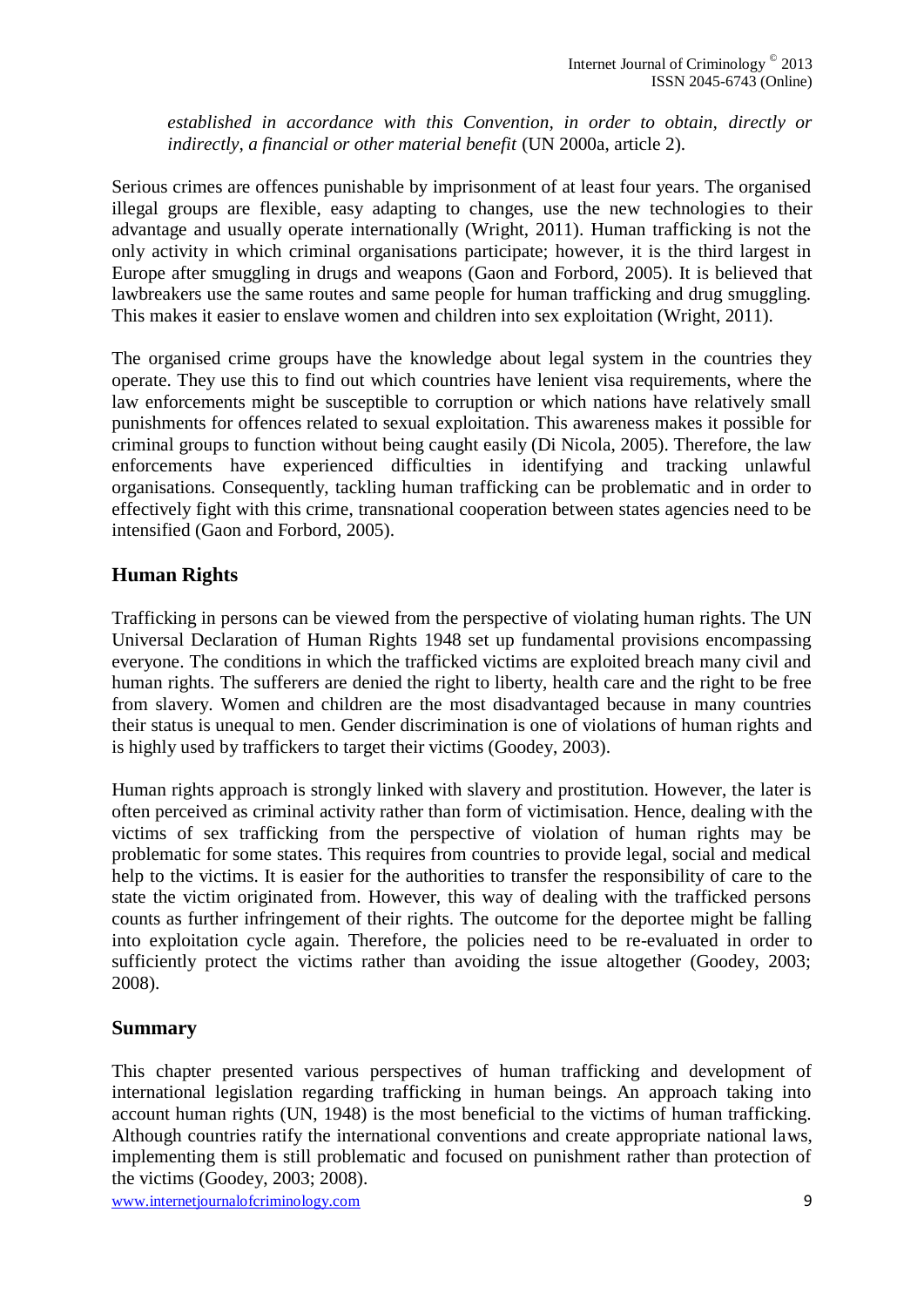# **Chapter 2**

# <span id="page-9-0"></span>**Patterns of human trafficking within Europe and the Commonwealth of Independent States**

Human traffickers over the years developed diverse patterns of movement and exploitation. The globalisation and access to new technologies enabled them to enhance their illegal activities. Victims have been moved all over the globe for the purpose of sexual exploitation (US Department of State, 2007). United Nations Office on Drugs and Crime (UNODC, 2006a) reported that trafficking has been registered in 127 countries and exploitation in 137 countries. The *Trafficking in Persons Report* portrays the occurrence of trafficking from, to, or through 170 countries (US Department of State, 2007). The map of global trafficking routes is shown in figure 1.

In order to examine trafficking patterns one needs understanding of terminology associated with it. The main terms to be identified for relevance of this chapter are origin, transit and destination countries and internal trafficking. The origin country is a state where recruitment or abduction of victims for human trade occurs. It may include people who migrated to this country or reside within. Very often the traffickers originate from the same state as victims. The transit countries are states through which traffickers transport their victims before reaching the end point. The destination country is a state where trafficked person is brought with the intention of exploitation. However, the abuse of victims can take place in all stages of trafficking process – at origin, transit and destination countries. Additionally, the journey may not end at the destination state and persons may be transferred to another country or sold to a different trafficker. Furthermore, there is the issue of internal trafficking which means exploitation of people within the country's borders. The victims of such abuse might be nationals of the country or anyone who live within its state lines. When nations experience internal trafficking, the country becomes perceived as origin and destination territory (UNICEF, 2007).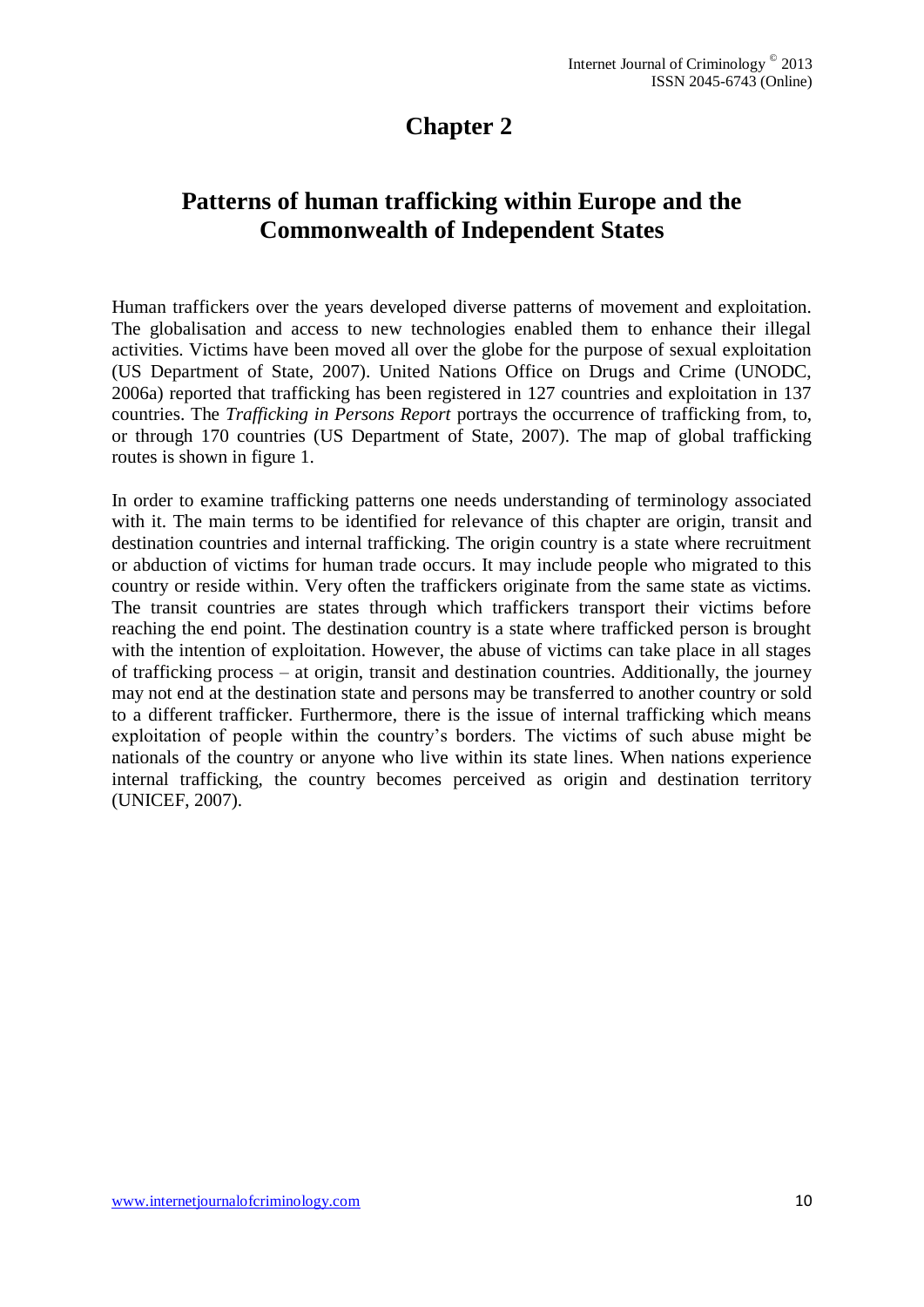

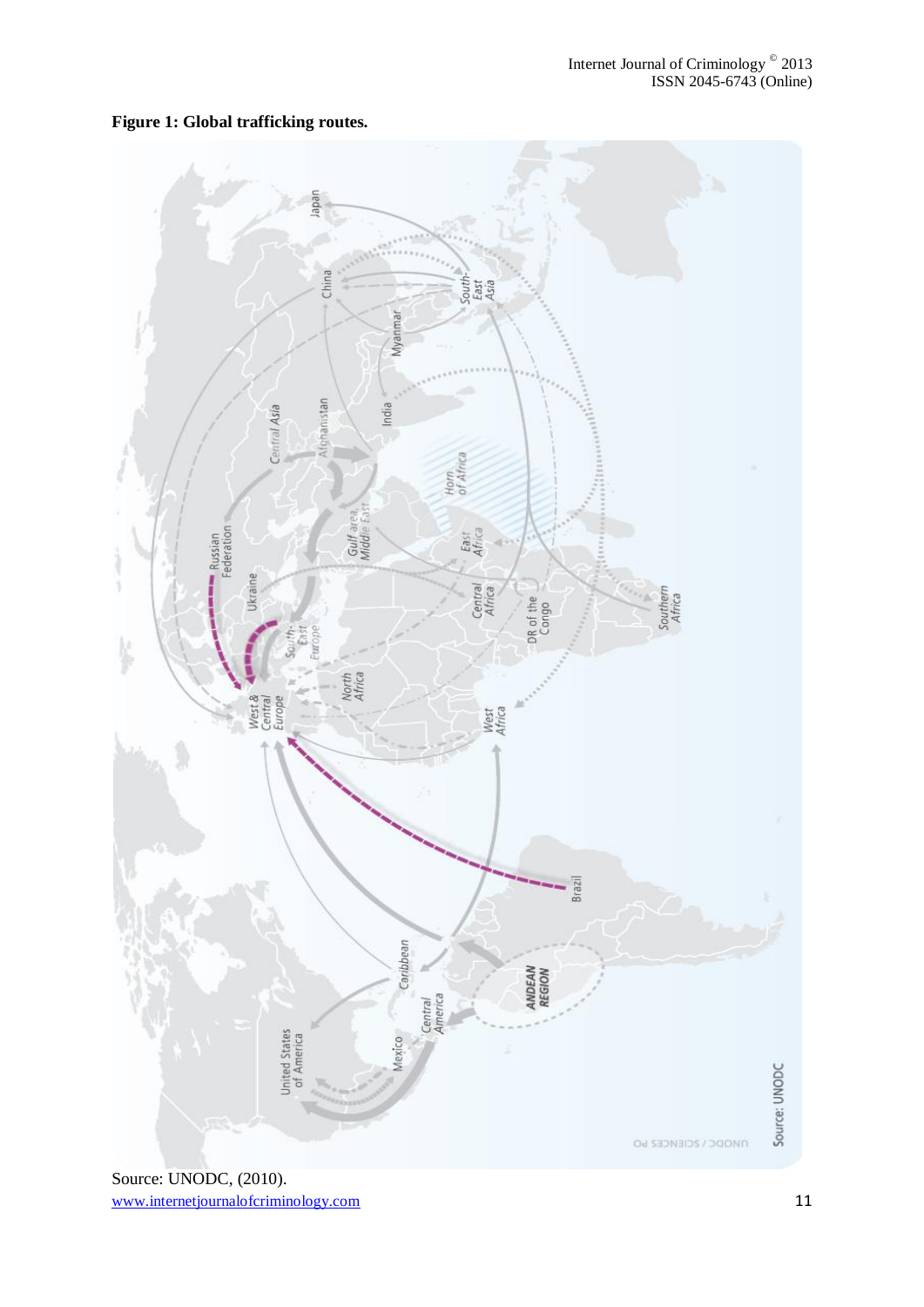This chapter will identify the patterns and routes of trafficking in Europe and the Commonwealth of Independent States (CIS). These two territories will be divided into subregions to highlight the countries prone to trafficking. The CIS are areas which function primarily as a source of finding the victims of trafficking. On much lower level it serves as a transit and the destination zone. In contrast, Western Europe is mainly the territory where exploitation occurs. It may also be a transit area. However, region of Central and South East Europe seems to be most active territory for the whole process of trafficking – recruitment, transportation and exploitation of the victims. Although it seems that the primary function of this region is the origin place, the transit and exploitation phase occurs at a high level. The differences between the purposes served within those specific regions are shown in the figure 2.



**Figure 2: The differences in served objectives within Europe and CIS.** 

Source: adapted from UNODC (2006a).

The next section will outline the trafficking patterns in each country within Europe and the CIS. These states will be segregated into specific regions consisting of the CIS and Europe (Northern, South-eastern, Central, Southern and Western). The data provided will be laid out in the tables. The information within those tables will include trafficking from, to, and within those countries. The data endows only victims ensnared for the purpose of sexual exploitation, such as: forced prostitution, servile marriages, child sex tourism or pornography. These settings will apply to each table within this section.

# **Commonwealth of Independent States**

The CIS was shaped in 1991 when the Soviet Union dissolved. The CIS consist of countries: Armenia, Azerbaijan, Belarus, Georgia, Kazakhstan, Kyrgyzstan, Moldova, Russian Federation, Tajikistan, Turkmenistan, Ukraine and Uzbekistan (UNODC, 2006a, b). This region is primarily source of trafficking victims (Figure 2). The most exposed are women and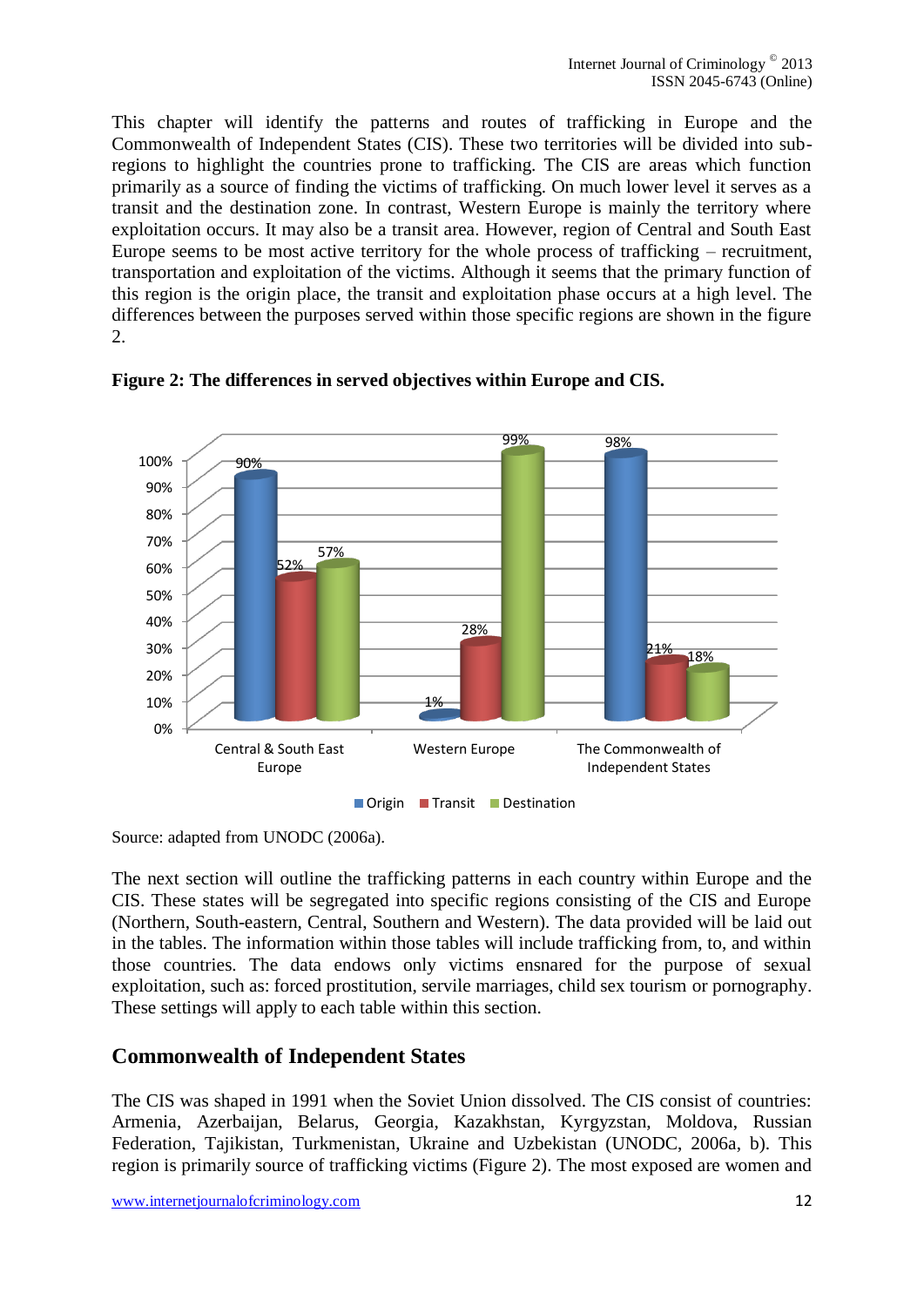children from Moldova, Russia, Belarus and Ukraine. They are trafficked out of region mainly to Western Europe and North America, as well as within the area. However, Russia also serves as a destination country for victims originating from poor neighbouring states, where they are forced into prostitution. Furthermore, internal trafficking of women and children occurs in some countries within the region. In addition, the CIS region is the transit path for trafficking in persons to European Union (US Department of State, 2012; Figure 1). The table below provides detailed information about source and destination countries in this region.

| Country           | <b>Internal</b><br><b>Trafficking</b>       | <b>Source (Trafficking to)</b>                                                                                                                                                                                                                                                             | <b>Destination</b><br>(Trafficking from)                                                           |
|-------------------|---------------------------------------------|--------------------------------------------------------------------------------------------------------------------------------------------------------------------------------------------------------------------------------------------------------------------------------------------|----------------------------------------------------------------------------------------------------|
| <b>Armenia</b>    | Women<br>and<br>girls                       | Women and girls to United<br>Arab Emirates (UAE) and<br>Turkey.                                                                                                                                                                                                                            |                                                                                                    |
| <b>Azerbaijan</b> | Women<br>and<br>children                    | Women and children to the<br>UAE, Turkey, Russia and Iran.                                                                                                                                                                                                                                 |                                                                                                    |
| <b>Belarus</b>    | Women<br>and<br>children                    | Women and children to Russia,<br>Germany, Poland,<br>Cyprus,<br>Italy,<br>Egypt,<br>the<br>Czech<br>Republic, Lithuania,<br>Spain,<br>Greece, Belgium,<br>Turkey,<br>Israel, Lebanon, the UAE.                                                                                             |                                                                                                    |
| Georgia           | Women<br>and<br>girls                       | Women and girls to Turkey,<br>the UAE and Egypt.                                                                                                                                                                                                                                           | Women<br>from<br>Uzbekistan                                                                        |
| <b>Kazakhstan</b> | Men,<br>women<br>and children               | Women and children to the<br>UAE, Lebanon, and to a lesser<br>extent,<br>Russia,<br>to<br>China,<br>Turkey and Azerbaijan.                                                                                                                                                                 | Women and girls from<br>Uzbekistan,<br>Russia,<br>Kyrgyzstan, Tajikistan,<br>Moldova, and Ukraine. |
| Kyrgyzstan        | Boys and girls                              | Women to Turkey, the UAE,<br>Kazakhstan,<br>China,<br>South<br>Korea,<br>Greece,<br>Cyprus,<br>Thailand, Germany, and Syria.                                                                                                                                                               |                                                                                                    |
| <b>Moldova</b>    | Girls,<br>young<br>and<br>women<br>children | Women to Turkey, Russia,<br>Cyprus, the UAE, Bulgaria,<br>Israel,<br>Indonesia,<br>Kosovo,<br>Malaysia,<br>Lebanon,<br>Italy,<br>Ukraine,<br>Albania,<br>Greece,<br>Poland,<br>Romania,<br>Slovenia,<br>Spain, Tajikistan, the Czech<br>Republic, and other Western<br>European countries. |                                                                                                    |

#### **Table 1: Trafficking patterns in CIS**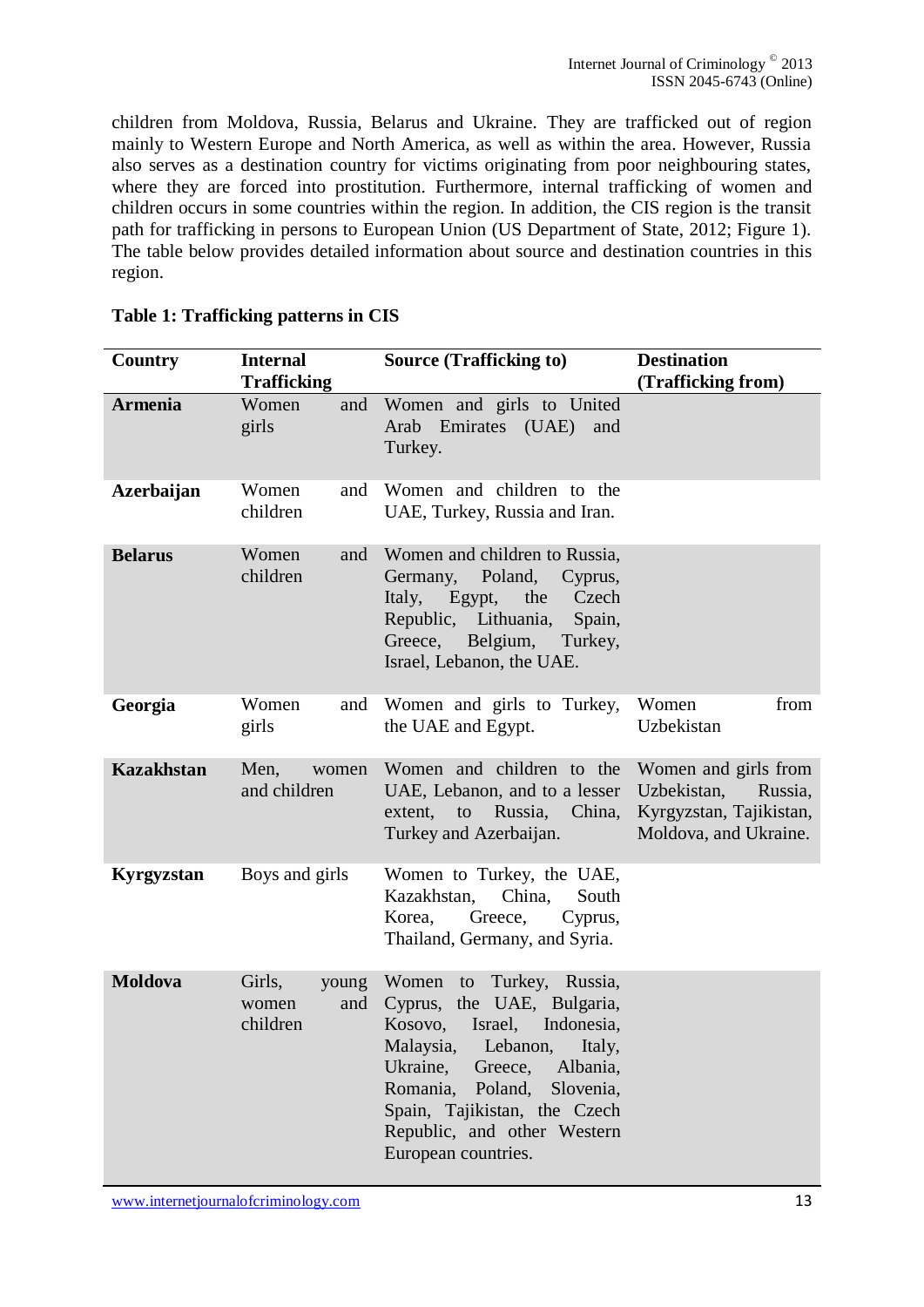| <b>Russian</b><br><b>Federation</b> | Men,<br>women<br>and children    | Women to Northeast Asia,<br>Europe, Central Asia, and the<br>Middle East.<br>Men and women to China,<br>Japan, the Middle East, and the<br>Republic of Korea.                                                                                                                                                                                                                                                                                                                                       | Women from Europe<br>and Africa.<br>Children from Ukraine<br>and Moldova.<br>Men and women from<br>Kyrgyzstan, Tajikistan,<br>Uzbekistan,<br>Ukraine,<br>Moldova, and Belarus. |
|-------------------------------------|----------------------------------|-----------------------------------------------------------------------------------------------------------------------------------------------------------------------------------------------------------------------------------------------------------------------------------------------------------------------------------------------------------------------------------------------------------------------------------------------------------------------------------------------------|--------------------------------------------------------------------------------------------------------------------------------------------------------------------------------|
| Tajikistan                          | Women                            | Women to the UAE, Russia,<br>Saudi Arabia, Afghanistan and<br>Kazakhstan.                                                                                                                                                                                                                                                                                                                                                                                                                           |                                                                                                                                                                                |
| <b>Turkmenistan</b>                 | Women<br>from<br>rural provinces | Women to Turkey, Russia, the<br>United Kingdom (UK), Cyprus<br>and Kazakhstan.                                                                                                                                                                                                                                                                                                                                                                                                                      | Victims<br>from<br>Uzbekistan,<br>Ukraine<br>and Azerbaijan.                                                                                                                   |
| <b>Ukraine</b>                      | Women<br>and<br>minors           | Men, women and children to<br>Russia, Poland, Iraq, Portugal,<br>the UAE, the Czech Republic,<br>Turkey, Germany, Azerbaijan,<br>Israel, Lithuania, Lebanon,<br>Greece,<br>Cyprus,<br>Italy,<br>Macedonia, Spain, Syria, the<br>United States (US), Albania,<br>Bahrain,<br><b>Bosnia</b><br>$\&$<br>Herzegovina, China, Egypt,<br>Hungary, India, Kazakhstan,<br>Kosovo,<br>Moldova,<br>Montenegro, Serbia, Slovenia,<br>South<br>Africa,<br>Syria,<br>Turkmenistan.<br>and<br>the<br>Netherlands. | Men,<br>and<br>women,<br>children<br>from<br>Uzbekistan,<br>Pakistan,<br>Cameroon,<br>Moldova,<br>Germany, Albania, and<br>the Czech Republic.                                 |
| <b>Uzbekistan</b>                   | Women<br>and<br>children         | Women and girls to the UAE,<br>Kazakhstan,<br>India,<br>Russia,<br>Thailand, Malaysia,<br>Turkey,<br>Republic of Korea,<br>Japan,<br>China, Indonesia.                                                                                                                                                                                                                                                                                                                                              | Few<br>victims<br>from<br>Tajikistan<br>and<br>Kyrgyzstan.                                                                                                                     |

Source: adapted from US Department of State (2012).

### **Europe**

European continent is a territory where trafficking in persons operates in high volume. Different regions within correspond with particular phase of the trafficking process. Europol suggests that number of victims trafficked into European Union has increased over the last few years. Primary sources are Russia, Ukraine and Central and Southern Europe, while the major destination points are countries within Western Europe (Europol, 2011; Figures 1&2).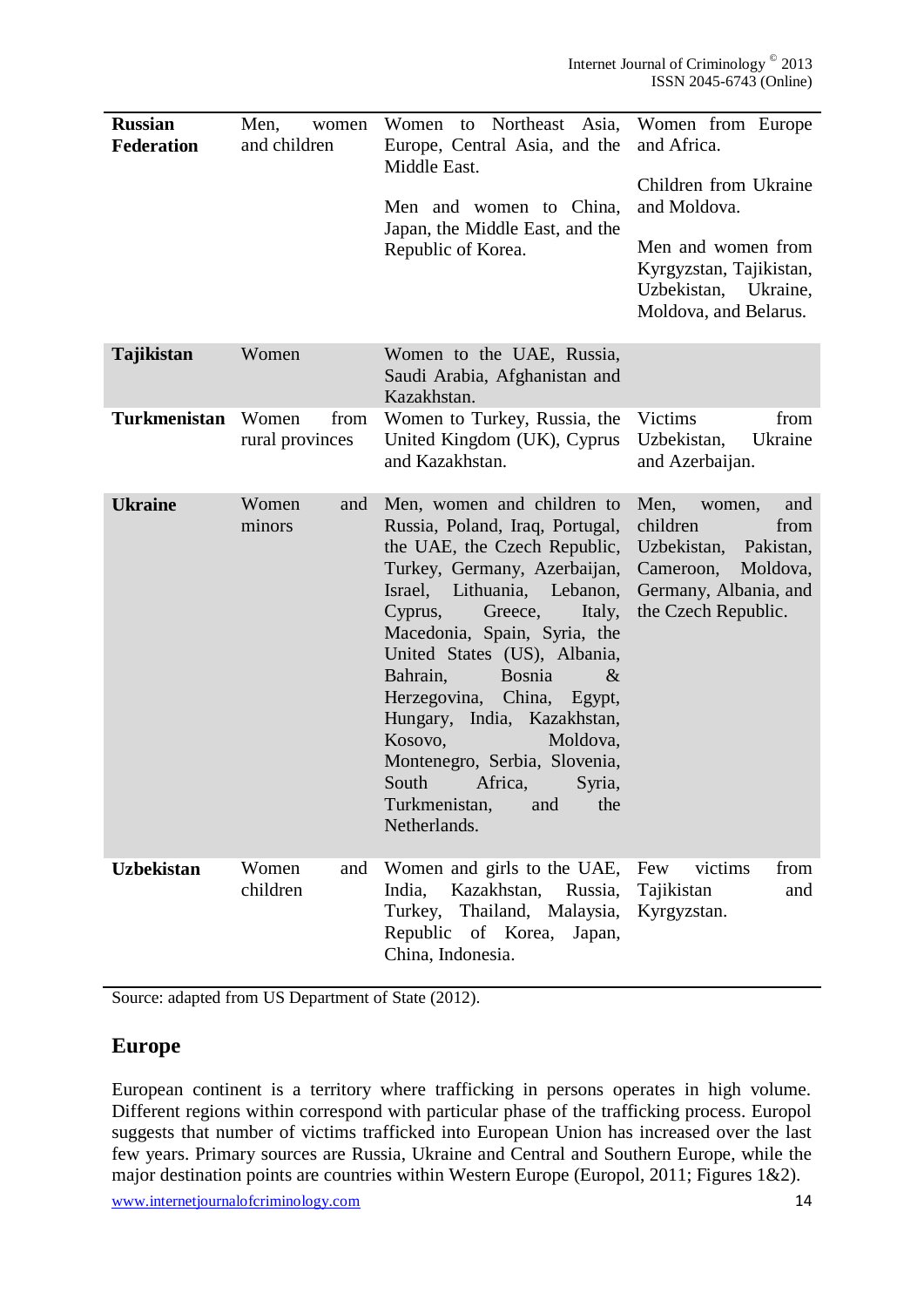The British Serious Organised Crime Agency (SOCA, 2006) has identified different trafficking routes into Europe. Although tracks change, the organisation has detected the connection points. There are six main transfer routes used for trafficking and the smuggling:

- 1) From Russia (nexus point: Moscow) through the Baltic States to the Czech Republic and Poland;
- 2) From Ukraine (nexus point: Kiev) to Poland, the Czech Republic, Hungary, Slovakia, and Slovenia;
- 3) From Turkey (nexus point: Istanbul) to the Balkans (Belgrade and Sarajevo are nexus points) and on to either Greece or Italy (nexus point: Rome);
- 4) From Turkey to northern Cyprus, then on to the European Union via Romania and Bulgaria;
- 5) From Libya (nexus point: Tripoli) to Greece or Italy; or from Somalia via the Suez Canal to Greece or Italy;
- 6) From West Africa to Spain (SOCA, 2006 cited in Aronowitz, 2009).

The next section will look at trafficking patterns in different regions of Europe.

#### **Northern Europe**

The region of Northern Europe is formed from the Nordic countries (Denmark, Finland, Norway and Sweden) and the Baltic States (Estonia, Latvia and Lithuania). The trafficking patterns appear to occur between those two sub-regions. The Baltic countries are the source whereas the Nordic territory is the destination of trafficking (Aronowitz, 2009). However, Lithuania might be also an exploitation zone for victims from Belarus and Russia. Furthermore, abuse of minors and internal trafficking are substantial within Baltic countries. In Lithuania children as young as age 11 are known to work as prostitutes and orphaned children have been used to make pornographic movies (US Department of State, 2012). Table 2 presents the roots of victims trafficked from and to this region.

| Country        | <b>Internal</b><br><b>Trafficking</b> | <b>Source (Trafficking to)</b>                                                                                                 | <b>Destination (Trafficking)</b><br>from)                                                                    |
|----------------|---------------------------------------|--------------------------------------------------------------------------------------------------------------------------------|--------------------------------------------------------------------------------------------------------------|
| <b>Denmark</b> |                                       |                                                                                                                                | and children<br>Women<br>from<br>Southeast<br>Asia,<br>Africa,<br>Eastern Europe, and Latin<br>America.      |
| <b>Estonia</b> | Women                                 | Women and girls to Finland,<br>the Netherlands, the UK,<br>Germany, Spain, France,<br>Cyprus, Portugal, Ireland,<br>and Italy. |                                                                                                              |
| <b>Finland</b> |                                       |                                                                                                                                | Women from Russia, Estonia,<br>Latvia, Lithuania, Bulgaria,<br>the Caucasus, and Asia, and<br>the Caribbean. |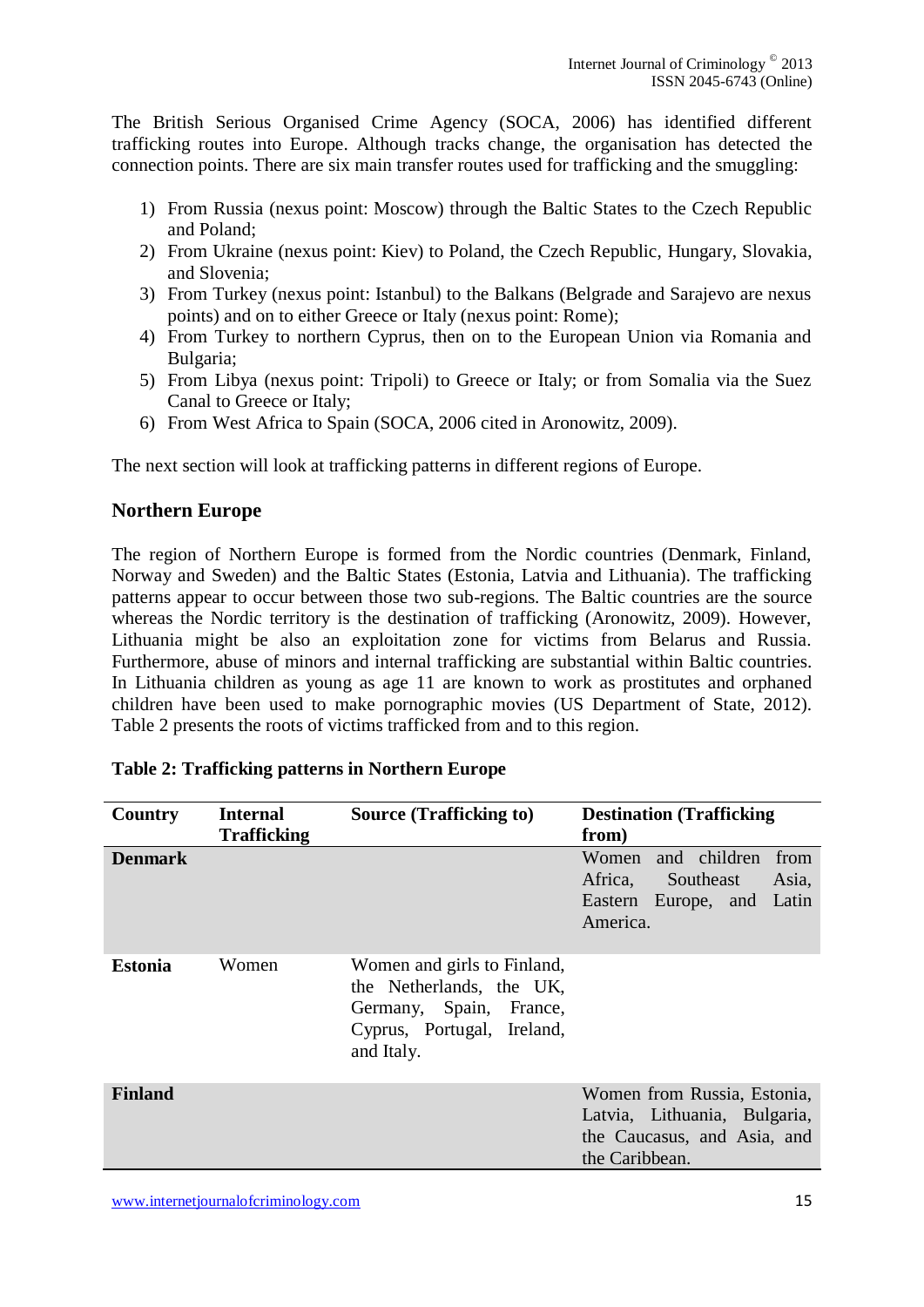| Latvia        | Women<br>girls |     | and Women to Italy, Spain,<br>Ireland, Cyprus, Greece, the<br>Netherlands, the UK and<br>Germany.                                                                |                                                                                                                                                                                                                                                                                                    |
|---------------|----------------|-----|------------------------------------------------------------------------------------------------------------------------------------------------------------------|----------------------------------------------------------------------------------------------------------------------------------------------------------------------------------------------------------------------------------------------------------------------------------------------------|
| Lithuania     | Women<br>girls | and | Women<br>the<br>UK,<br>to<br>the<br>Spain,<br>Germany,<br>Netherlands, Greece, Italy,<br>France, Denmark, Sweden,<br>Finland, Norway, and the<br>Czech Republic. | Women<br>from Belarus<br>and<br>Russia.                                                                                                                                                                                                                                                            |
| <b>Norway</b> |                |     |                                                                                                                                                                  | children from<br>Women<br>and<br>Nigeria, Lithuania, Romania,<br>Hungary, Bulgaria, Algeria,<br>Ghana,<br>Eritrea, Cameroon,<br>Kenya,<br>Somalia,<br>the<br>Democratic<br>Republic<br>of<br>Congo, Brazil, China and the<br>Philippines.                                                          |
| <b>Sweden</b> | Girls          |     |                                                                                                                                                                  | Women and children from<br>Romania, Russia, Bulgaria,<br>Hungary, the Czech Republic,<br>Slovakia, Belarus, Albania,<br>Estonia, Lithuania, Armenia,<br>Nigeria,<br>Tanzania, Kenya,<br>Ghana, Uganda, Sierra Leone,<br>Gambia,<br>Thailand,<br>China.<br>Uzbekistan, Kazakhstan, and<br>Mongolia. |

Source: adapted from US Department of State (2012).

#### **South-Eastern Europe**

This territory contains countries of Albania, Bosnia and Herzegovina, Bulgaria, Croatia, Kosovo, Macedonia, Montenegro, Romania and Serbia. These nations serve as a territory of internal trafficking, source and destination zones (Figure 2). Women from the region are trafficked mostly to Western Europe; whereas victims from Moldova, Russia and Ukraine are exploited within the region (Lehti and Aromaa, 2007). South-Eastern Europe is believed to be the centre of human trafficking. However, research conducted by three different organisations indicates decline in the number of victims (Limanowska, 2005). On the other hand, another study suggests the amount of victims increased in the region but they are less visible, hence, not identified. Traffickers seem to adapt their routes to changes generated by law enforcement. When one passage is destroyed, a new appears in its place (Aronowitz, 2009). Table 3 bestows the origin of victims trafficked from, to and within the region.

www.internetjournalofcriminology.com 16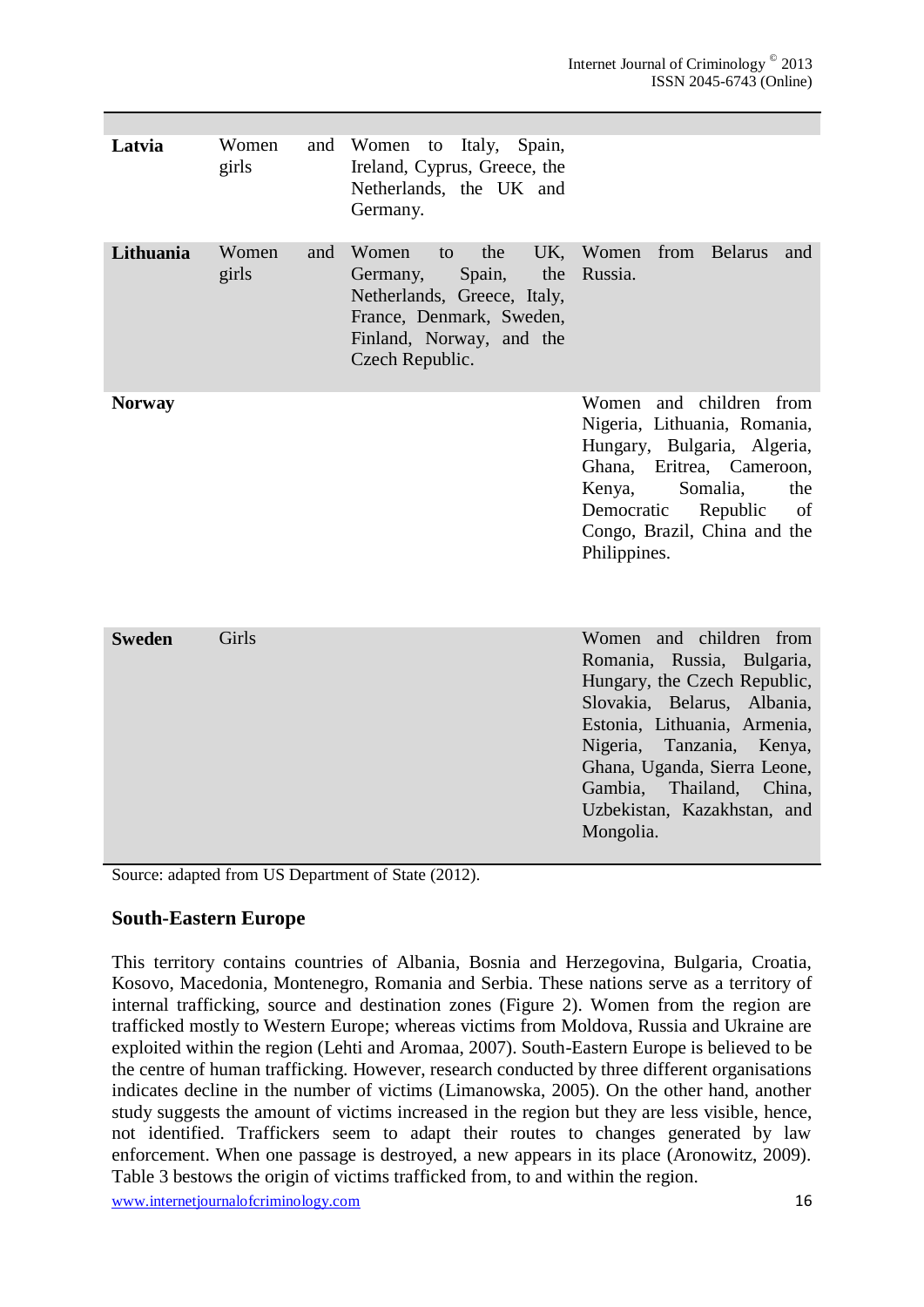| <b>Country</b>                      | <b>Internal</b>                            | <b>Source (Trafficking to)</b>                                                                                                                                                                                                        | <b>Destination</b>                                                                                   |
|-------------------------------------|--------------------------------------------|---------------------------------------------------------------------------------------------------------------------------------------------------------------------------------------------------------------------------------------|------------------------------------------------------------------------------------------------------|
|                                     | <b>Trafficking</b>                         |                                                                                                                                                                                                                                       | (Trafficking from)                                                                                   |
| <b>Albania</b>                      | Women<br>and<br>children                   | Women and children to Greece,<br>Macedonia,<br>Kosovo,<br>Italy,<br>Serbia and throughout Western<br>Europe.                                                                                                                          | Victims from Greece<br>and Ukraine.                                                                  |
| <b>Bosnia</b><br>and<br>Herzegovina | girls<br>Women,<br>and<br>Roma<br>children | Women<br>children<br>and<br>to<br>Azerbaijan, Slovenia, Croatia,<br>Spain and other countries in<br>Europe.                                                                                                                           | Victims from Ukraine,<br>Albania,<br>Serbia,<br>Kosovo, and Germany.                                 |
| <b>Bulgaria</b>                     | <b>Bulgarian</b><br>victims                | children<br>and<br>Women<br>to<br>Netherlands, Belgium, France,<br>Austria, Italy, Germany, the US,<br>the Czech Republic, Finland,<br>Greece, Spain, Norway, Poland,<br>Switzerland, Turkey, Cyprus,<br>Macedonia, and South Africa. |                                                                                                      |
| Croatia                             | Girls and women                            | Women and girls to Europe.                                                                                                                                                                                                            | Women and girls from<br>the US, Serbia, Bosnia<br>and Herzegovina and<br>other parts of Europe.      |
| Kosovo                              | Females                                    | children<br>and<br>Women<br>to<br>European countries.                                                                                                                                                                                 | Women<br>from<br>Moldova,<br>Albania,<br>Poland,<br>Serbia<br>and<br>other<br>European<br>countries. |
| <b>Macedonia</b>                    | Women<br>and<br>children                   | Men, women and children to<br>European countries.                                                                                                                                                                                     | Victims from Albania,<br>Bulgaria,<br>Serbia,<br>Ukraine, and Kosovo.                                |
| Montenegro                          |                                            | Women and girls to Balkan<br>countries,<br>including<br>Serbia.<br>Roma girls to Switzerland and<br>Germany.                                                                                                                          | Women and girls from<br>Eastern Europe<br>and<br>Balkan countries.                                   |
| Romania                             | Men,<br>women,<br>and children.            | Men, women, and children to<br>European countries, including<br>Germany,<br>France,<br>Cyprus,<br>Spain,<br>Hungary,<br>Malta,<br>Switzerland, Sweden,<br>Greece,<br>Finland, and Belgium.                                            | Victims<br>from<br>Moldova.                                                                          |

# **Table 3: Trafficking patterns in South-Eastern Europe**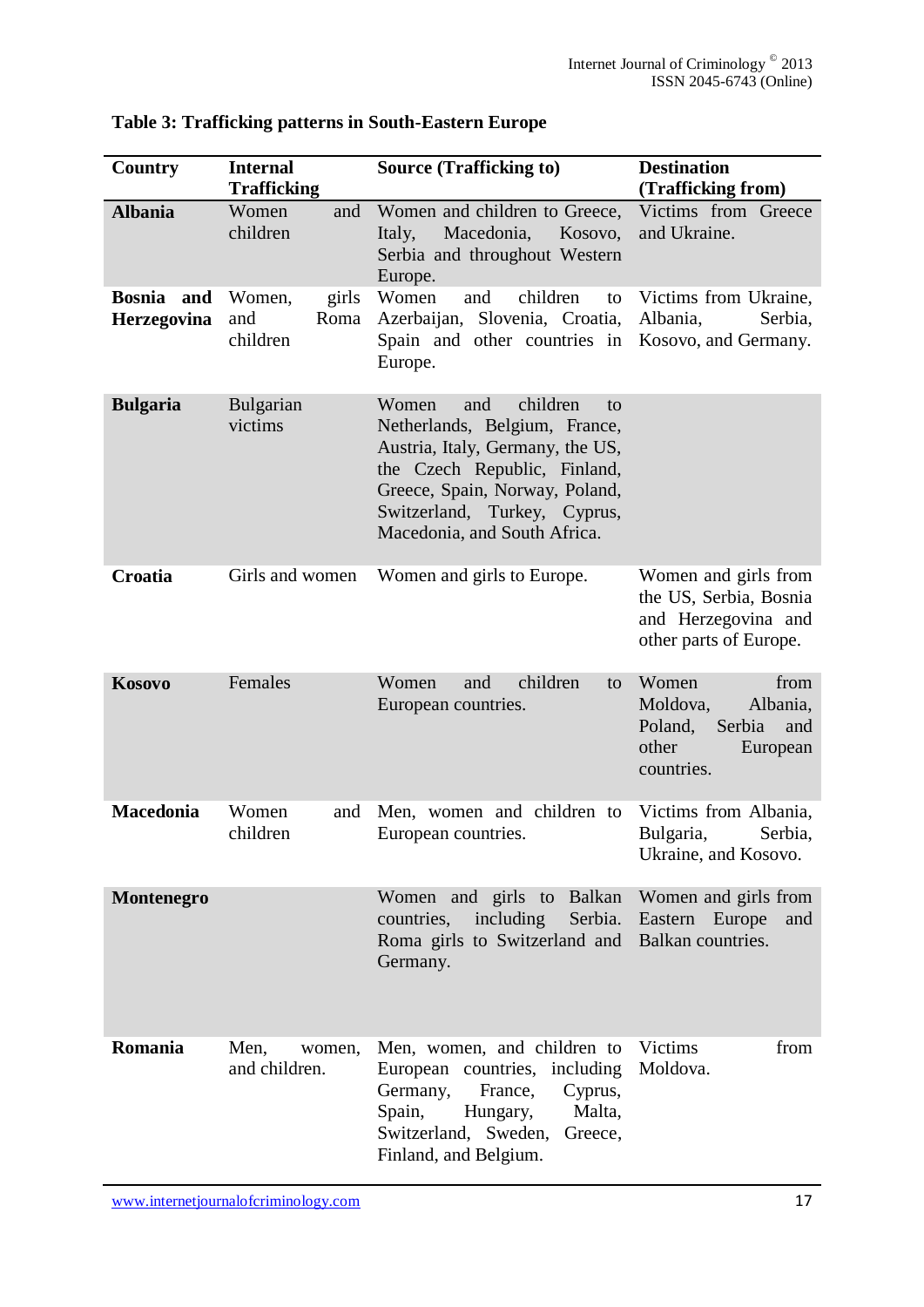#### Children likely represent at least one third of Romanian trafficking victims.

| <b>Serbia</b> | Women, minors |      | Victims     | from                 |
|---------------|---------------|------|-------------|----------------------|
|               | and           | Roma | Montenegro, | Bosnia,              |
|               | children      |      | Ukraine,    | Moldova,             |
|               |               |      | Albania,    | Turkey,              |
|               |               |      | Slovenia,   | Russia,              |
|               |               |      |             | Austria and European |
|               |               |      | countries.  |                      |
|               |               |      |             |                      |

Source: adapted from US Department of State (2012).

#### **Central Europe**

This region consists of the Czech Republic, Hungary, Poland, Slovakia and Slovenia (Aronowitz, 2009). The territory is mainly transit zone for trafficking from East to Western Europe. It is also a destination area for women trafficked for sexual exploitation, mainly from Russia, Ukraine, Romania and Moldova. Victims from Central Europe are forced into prostitution primarily in Austria, Germany and the Netherlands. The number of victims trafficked out of this region has been decreasing; while the figures on trafficking into Central Europe show the opposite pattern (US Department of State, 2012; Figures 1&2). Table 4 provides detailed patterns of trafficked victims within the area.

| Country                          | <b>Internal</b>                   | <b>Source (Trafficking to)</b>                                                                                                                                                       | <b>Destination (Trafficking)</b>                                                         |
|----------------------------------|-----------------------------------|--------------------------------------------------------------------------------------------------------------------------------------------------------------------------------------|------------------------------------------------------------------------------------------|
|                                  | <b>Trafficking</b>                |                                                                                                                                                                                      | from)                                                                                    |
| <b>Czech</b><br><b>Republic</b>  | Roma and Czech<br>women           | Roma women to Western<br>countries including Sweden, Ukraine, Russia, Nigeria,<br>Switzerland, Slovenia, and<br>the UK.                                                              | Women from Slovakia,<br><b>Brazil</b><br>other<br>and<br>countries.                      |
| <b>Hungary</b>                   | Roma women and<br>Hungarian girls | Women to the Netherlands,<br>UK,<br>Switzerland,<br>the<br>Denmark, Germany, Austria, Moldova,<br>Italy, Norway, Spain, Ireland, Ukraine, and China.<br>Belgium, Greece, and the US. | Women<br>children<br>and<br>from Slovakia, Romania,<br>Poland,                           |
| <b>Poland</b>                    | Women<br>and<br>children          | children<br>and<br>Women<br>to<br>Austria,<br>the<br>Germany,<br>Netherlands,<br>Italy,<br>and<br>Finland.                                                                           | children<br>Women<br>and<br>from Ukraine, Bulgaria,<br>Belarus, Romania, and<br>Africa.  |
| <b>Slovak</b><br><b>Republic</b> | Roma women and<br>girls           | Women to the Netherlands,<br>Slovenia, Denmark, Germany<br>and other European states.                                                                                                | Women and girls from<br>Ukraine,<br>Romania,<br>Bulgaria and the former<br>Soviet Union. |

#### **Table 4 Trafficking patterns in Central Europe**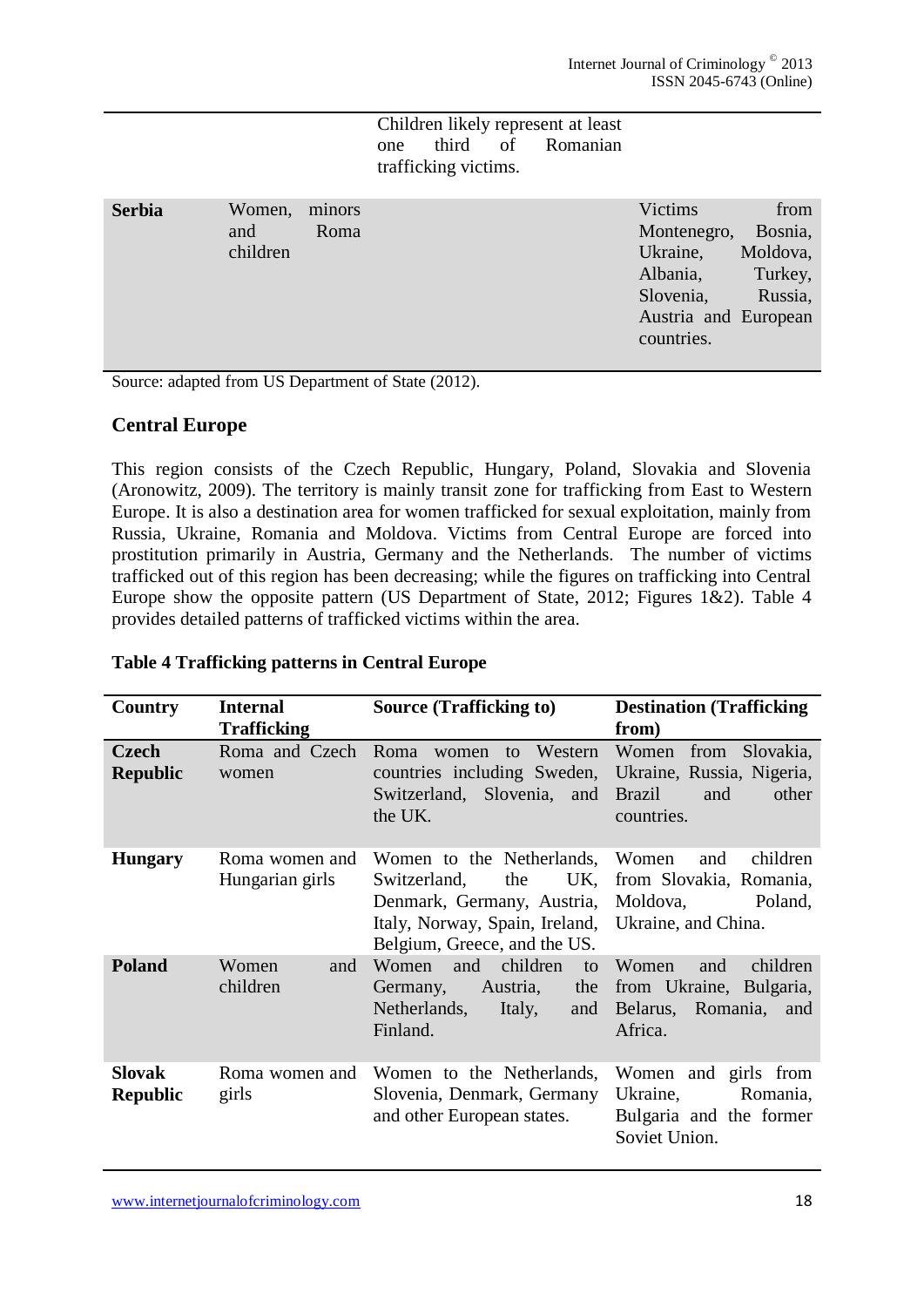| <b>Slovenia</b> | Women<br>children | and | Women<br>Western Europe. | to | countries | 1n | Women<br>from | and<br>Moldova,     | children<br>Serbia,               |
|-----------------|-------------------|-----|--------------------------|----|-----------|----|---------------|---------------------|-----------------------------------|
|                 |                   |     |                          |    |           |    | Croatia,      | the Czech Republic. | Ukraine,<br>Romania, Slovakia and |

Source: adapted from US Department of State (2012).

#### **Southern Europe**

The region of Southern Europe includes countries: Greece, Italy, Malta, Portugal and Spain. This territory serves primarily as destination for victims trafficked from the CIS and Eastern Europe. Women and children are forced into sexual services. Italy is a leading country of exploitation of trafficked victims as well as transit zone. There is an increase in number of Romanian adolescents forced into prostitution. Moreover, Portugal serves as source country for trafficking to other parts of Europe (US Department of State, 2012). Table 5 presents the origin of victims exploited in this region.

| Country         | <b>Internal</b><br><b>Trafficking</b> | <b>Source</b><br>(Trafficking to) | <b>Destination (Trafficking from)</b>                                                                                                                                                                                 |
|-----------------|---------------------------------------|-----------------------------------|-----------------------------------------------------------------------------------------------------------------------------------------------------------------------------------------------------------------------|
| <b>Greece</b>   |                                       |                                   | Albania,<br><b>Females</b><br>from<br>Belarus,<br>Bulgaria, Latvia, Lithuania, Moldova,<br>Russia,<br>Romania, Ukraine,<br>the<br>Balkans, Asia and Africa.                                                           |
| <b>Italy</b>    |                                       |                                   | <b>Victims</b><br>Romania,<br>Nigeria,<br>from<br>Morocco, Albania, Moldova, Russia,<br>Ukraine, Bulgaria, China, Belarus,<br>Brazil, Peru, Colombia, Kazakhstan,<br>Kyrgyzstan, Pakistan, Bangladesh and<br>Ecuador. |
| <b>Malta</b>    | Children                              |                                   | Women and children from Romania<br>and Russia.                                                                                                                                                                        |
| <b>Portugal</b> | Teenage girls                         | to<br>countries.                  | Men and women Women and children from Brazil,<br>European Eastern Europe, and Africa.                                                                                                                                 |
| <b>Spain</b>    |                                       |                                   | Female and male victims from Eastern<br>Europe, Latin America, East Asia, and<br>sub-Saharan Africa.                                                                                                                  |

#### **Table 5 Trafficking patterns in Southern Europe**

Source: adapted from US Department of State (2012).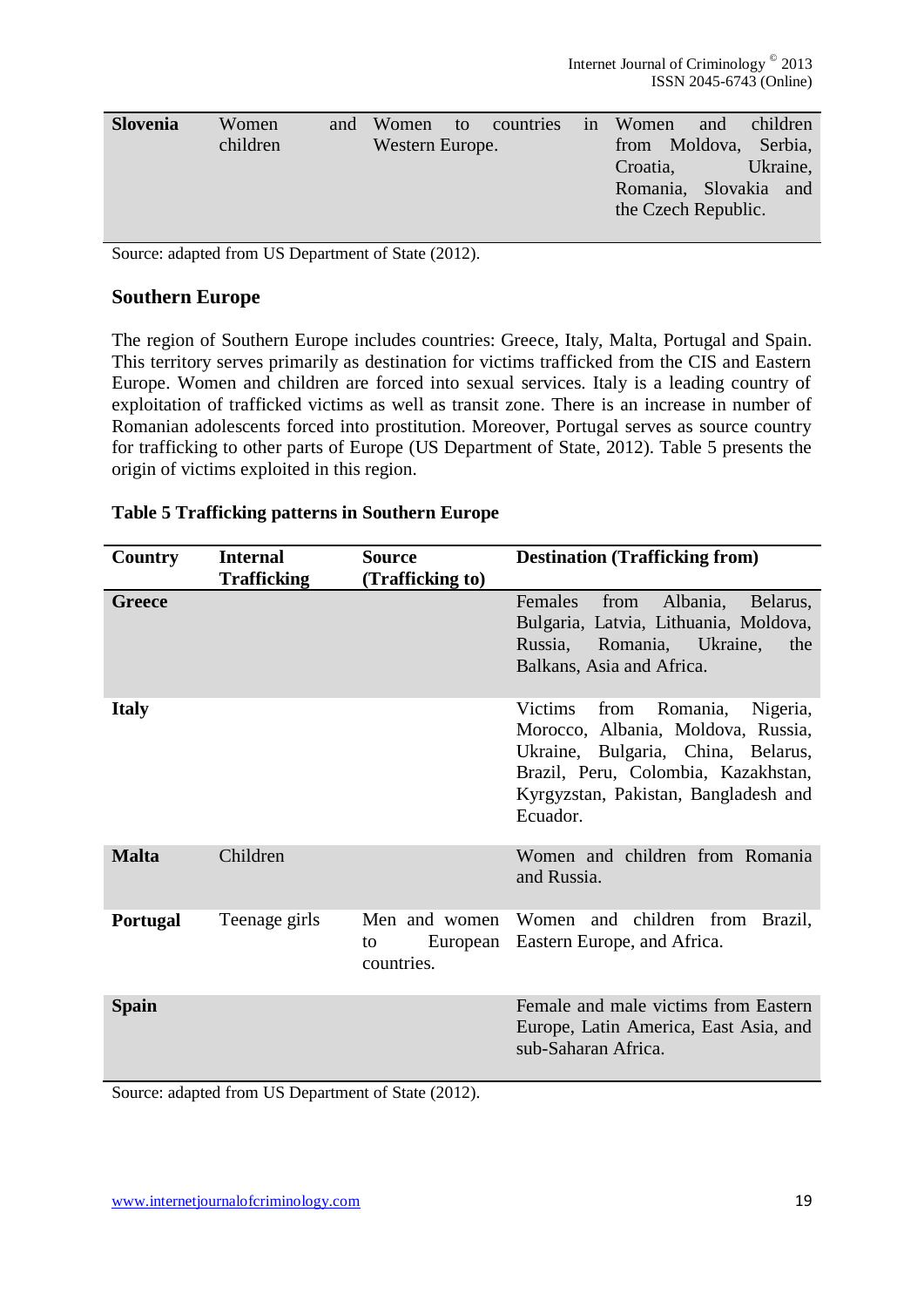### **Western Europe**

This territory comprises of: Austria, Belgium, France, Germany, Iceland, Ireland, Luxembourg, the Netherlands, Switzerland and the UK. This region serves as destination and transit zone for victims trafficked from all over the globe (Figures  $1\&2$ ). The victims originate mainly from the CIS, Central and South-Eastern Europe and the Baltic countries (Lehti and Aromaa, 2007). The Western states have taken considerable actions to tackle human trafficking. They implement appropriate laws and measures to help victims trafficked to those states. However, the number of victims identified in the region has not been decreasing. This suggests the need for further changes in approaching human trafficking problem (US Department of State, 2012). Table 6 bestows origin countries of victims trafficked into this territory.

| Country                   | <b>Internal</b><br><b>Trafficking</b> | <b>Source</b><br>(Trafficking to) | <b>Destination (Trafficking from)</b>                                                                                                                                                                  |
|---------------------------|---------------------------------------|-----------------------------------|--------------------------------------------------------------------------------------------------------------------------------------------------------------------------------------------------------|
| <b>Austria</b>            |                                       |                                   | children<br>and<br>from<br>Men,<br>women<br>Eastern Europe, Africa, and Asia.                                                                                                                          |
| <b>Belgium</b>            | Underage<br>girls                     |                                   | children<br>from<br>Men.<br>and<br>women<br>Eastern Europe, Africa, East Asia,<br>Brazil and India. Prominent source<br>Bulgaria, Romania,<br>countries<br>are<br>Albania, Nigeria, China, and Turkey. |
| <b>France</b>             |                                       |                                   | and<br>children<br>from<br>Men,<br>women<br>Eastern Europe, West Africa, Asia,<br>Caribbean and Brazil.                                                                                                |
| <b>Germany</b>            | Women,<br>children and<br>men         |                                   | children,<br>and<br>from<br>Women,<br>men<br>Europe (mostly Romania, Bulgaria and<br>Poland), Nigeria and Asia.                                                                                        |
| <b>Iceland</b>            |                                       |                                   | Female victims from Eastern Europe,<br>Russia, Africa, and Brazil.                                                                                                                                     |
| <b>Ireland</b>            | Children                              |                                   | children<br>Women,<br>and<br>from<br>men<br>Africa,<br>South<br>Eastern<br>Europe,<br>America, and Asia.                                                                                               |
| Luxembourg                |                                       |                                   | Men, women, and children from Africa<br>(mostly Nigeria), Estonia, Kazakhstan,<br>Bulgaria, Russia, Ukraine, Brazil,<br>France and Belgium.                                                            |
| The<br><b>Netherlands</b> | Men, women<br>and children            |                                   | Women and children primarily from<br>Nigeria, Hungary, Bulgaria, Poland,<br>Guinea, Romania, and China; also                                                                                           |

#### **Table 6 Trafficking patterns in Western Europe**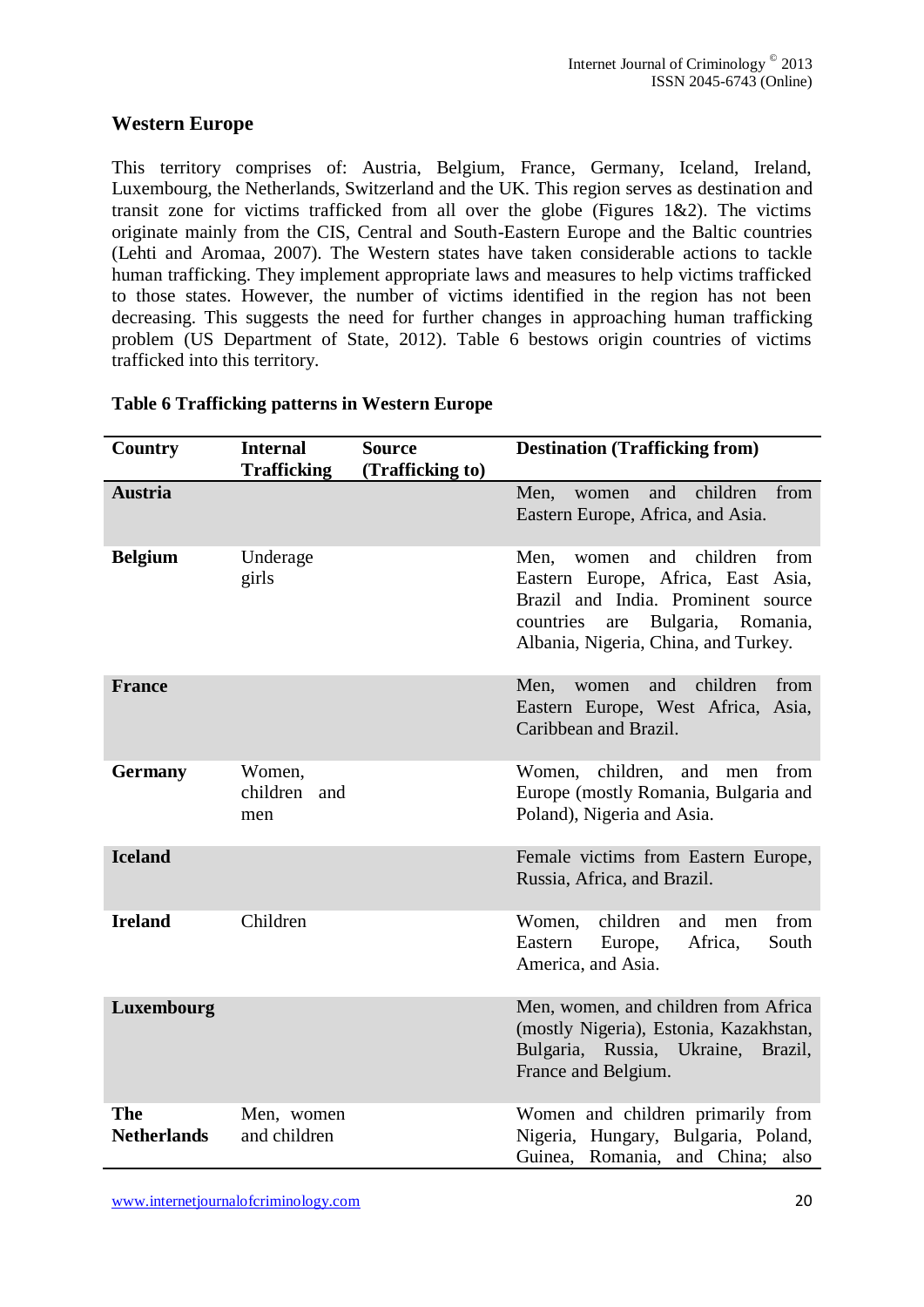from Macedonia and Uganda.

Men and boys from Poland, Hungary, Nigeria, Angola, Sierra Leone, Guinea, Ghana, China, Romania, Portugal and Suriname.

**Switzerland** Women and children from Central and Eastern Europe (Hungary, Poland, Romania, Bulgaria and Ukraine), Latin America, Thailand and Africa (Nigeria, Guinea, and Cameroon).

> Men, women, and children from Africa, Asia, and Eastern Europe (victims were identified from over 36 countries).

Source: adapted from US Department of State (2012).

#### **Summary**

**Kingdom**

The **United** Children

<span id="page-20-0"></span>The patterns of human trafficking described in this chapter present general picture of this phenomenon in Europe and the CIS. Although the points of entry and exit seem to be established, the routes and passageways appear to fluctuate continuously (SOCA, 2006). Furthermore, the victims' ethnic background recorded at the destination states seem to shift as well over the time. This suggests that traffickers can moderately easily adapt to changes and use various methods and ideas to obtain their acquired goal.

# **Chapter 3**

# **Victims of human trafficking**

The data collected by United Nations Office on Drugs and Crime (UNODC) suggest that two third of victims identified by the state system were women and 79% of the victims were exploited in sex industry. However, these records do not provide full account of victims of human trafficking. The reason behind it might be that each country has different laws around trafficking in human beings and its victims. Some state laws do not recognise men as victims of trafficking, while others concentrate only on sexual exploitation aspect of human trade. If the legislations recognise all forms of trafficking, sexual exploitation of women and children might be a primary aspect for the law enforcement. Thus, the victims of other forms of exploitation may not be detected. Additionally, there is vast number of sufferers who are not discovered by governmental and non-governmental organisations as traffickers operate under the radar of policing (UNODC, 2010).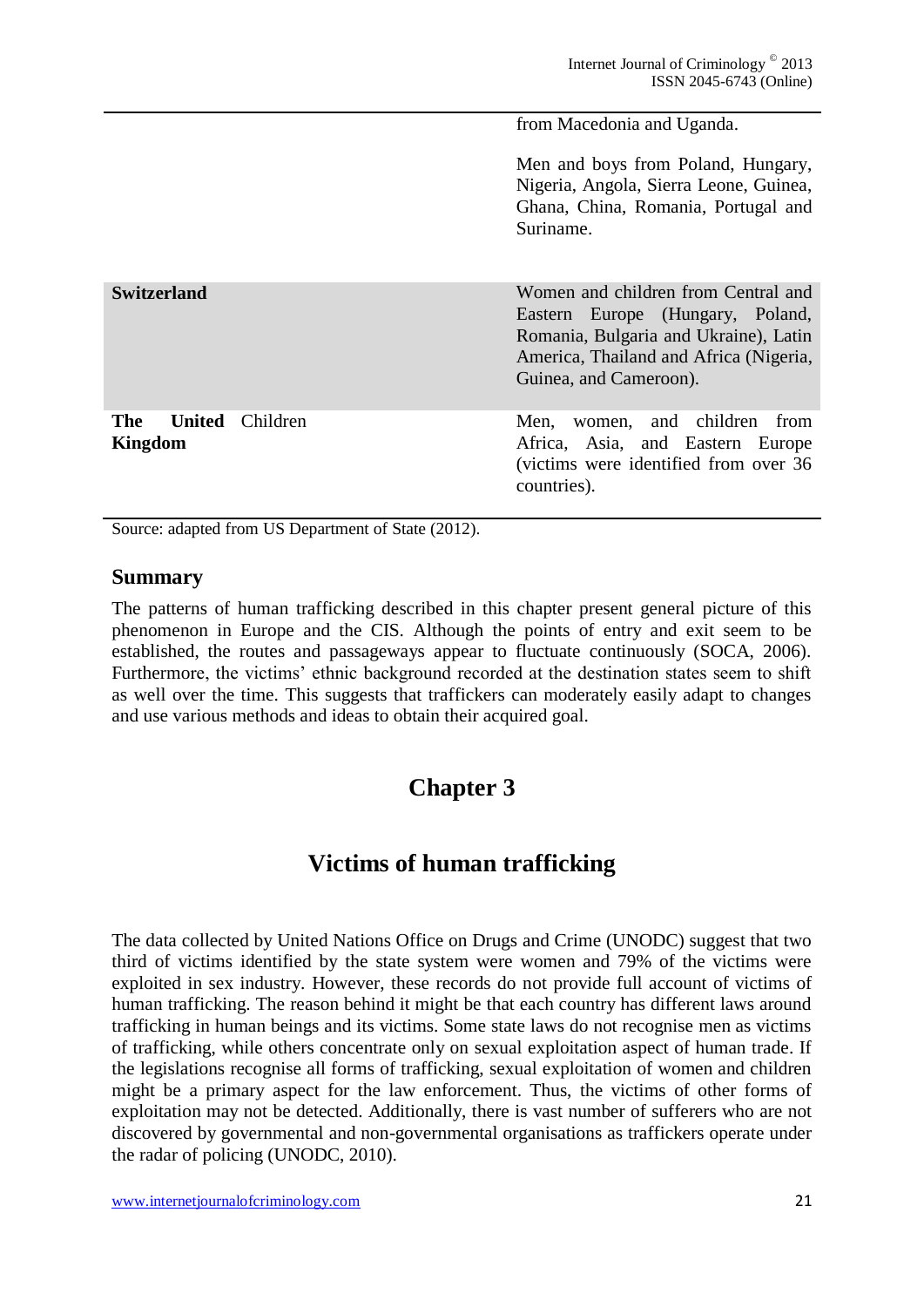For the purpose of this project, the profile of victims will be generated from within the available information on Europe and the CIS. Although the number of available sources may vary between the regions, the findings suggest similar patterns in those areas. The highest percentage of persons reported as victims are adult women. The second documented group are minors, which include boys, girls and children (those accounts of human trafficking when gender of child is not provided). Adult males are registered in relatively small number of sources (UNODC, 2006a). The chart in figure 3 presents comparison of those findings in specific regions.



#### **Figure 3: Victims' profile.**

The next section will look at the reason why women and children are targeted for human trafficking. It will also describe the process of human trafficking which will be divided into particular segments: recruitment, transportation and exploitation. Each stage will explain modus operandi created by traffickers. This will be followed by methods of control applied by traffickers in order to keep victims into submission. The last part of this chapter will focus on harm the victims experience through their enslavement and how they cope with this trauma after being rescued.

# **3.1 The reasons for targeting women and children into human trade**

Women and children seem to be most susceptible to become victims of human trafficking (Figure 3). There are many reasons behind targeting females into submission and sexual exploitation. Children and women are perceived as innocent and unable to protect themselves. This makes it easier to maintain control over them. Traffickers use this to their advantage (Aronowitz, 2009).

One of the factors contributing to women vulnerability to being victimised is poverty and lack of employment within their home country. In many societies women are treated as

Source: adapted from UNODC (2006a).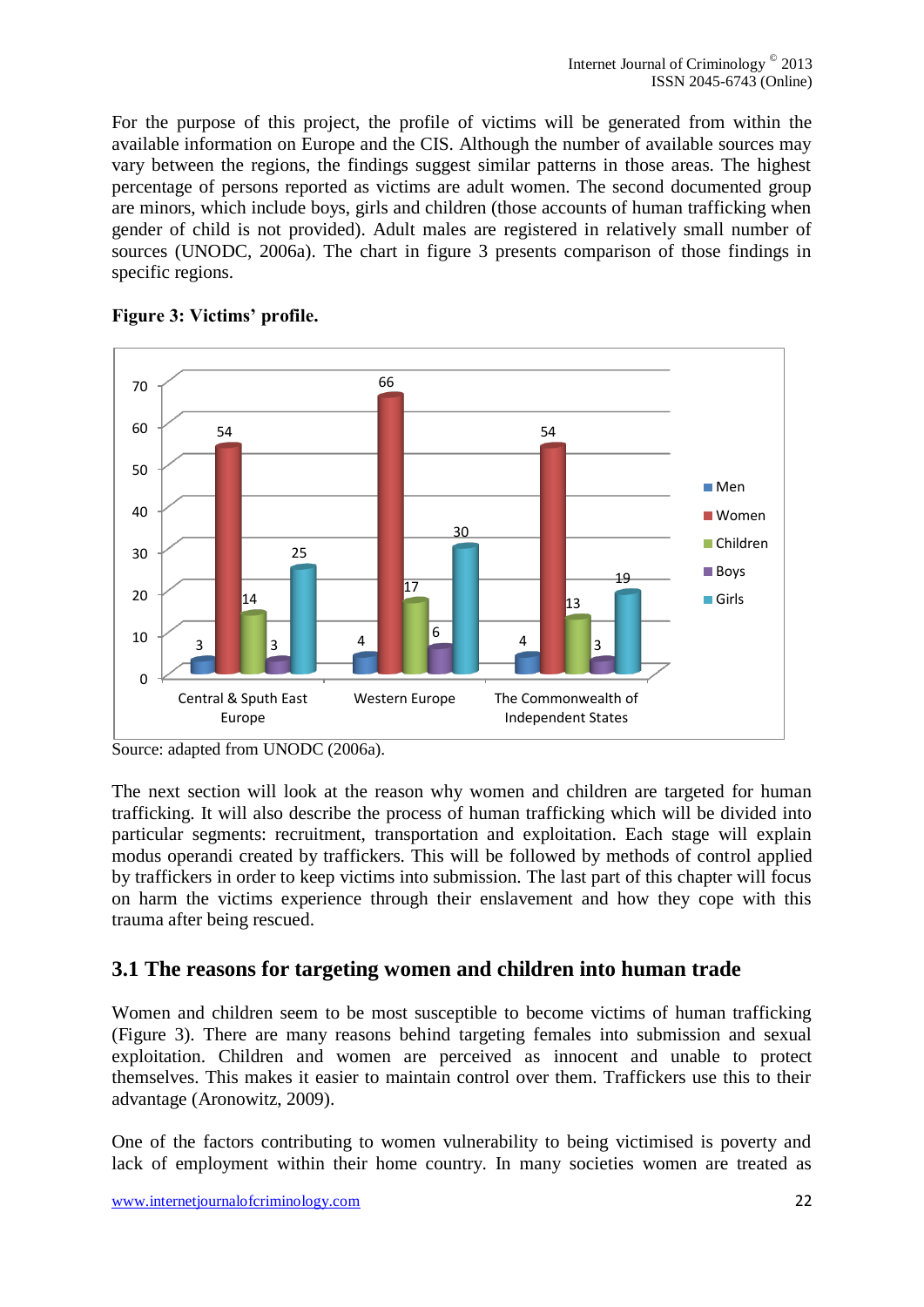unequal to men which might result in lesser possibilities of education and acquiring good job skills (Aronowitz, 2009). During the economic instability or civil conflict when the unemployment and poverty increases, women are first to feel that shift. The lack of an adequate education limits their possibilities in job market. Thus, they are willing to travel abroad to make their life, and often also their families, better. Unfortunately, traffickers learned to target women's needs and use this to trap them into sexual exploitation networks (Goodey, 2003).

Furthermore, there is the issue of demand and supply. In Western Europe prostitution can be legal, semi-legal or tolerated. The women working as free agents seem to have higher rates for their services than trafficked victims. The enslaved and exploited women do not have control of that as their oppressors are in charge of the fees. They are also forced to provide wider range of sexual services including sex without protection. This attracts men to use provisions of trafficked prostitutes. The people benefiting from this are the traffickers (Goodey, 2003; Aronowitz, 2009; Shelley, 2007).

### **3.2 The process of human trafficking**

Human trafficking can be separated into three stages: recruitment, transportation and exploitation. This section will look at each phase in more detail to present better understanding of the process.

#### **Recruitment**

The countries of origin are the places where the process of finding the victims occurs. Very often traffickers target people who have already decided about leaving their home country in search for employment. These individuals have habitually experienced poverty or financial problems, thus, they believe in chance for a better life abroad (Gaon and Forbord, 2005). There are five primary methods which criminals might use to contact their victim:

- 1) Placement of a work advertisement in local newspapers or internet is one of the most common schemes to ensnare women into human trade. Different types of agencies offer a well paid job abroad as au pairs, models, dancers, housemaids or waitresses (Di Nicola, 2005). However, the posts are made by traffickers who deceive potential victims into exploitation (Gaon and Forbord, 2005).
- 2) Someone known to the victim offers a lucrative job in Western Europe. Instead of helping with immigration procedures and employment, the contact person assists traffickers to enslave the women. Sometimes they are aware about being smuggled to the destination country but they are made to believe they would work as waitresses or housemaids (Shelley, 2007).
- 3) Another way is direct contact with a member of criminal organisation. Traffickers approach women already working in sex industry and offer them better money for the same type of job abroad. Although females are not deceived to the nature of job, they are not aware of the exploitation they will face at the end (Gaon & Forbord, 2005). Katia described in case C (Appendix) has been recruited this way.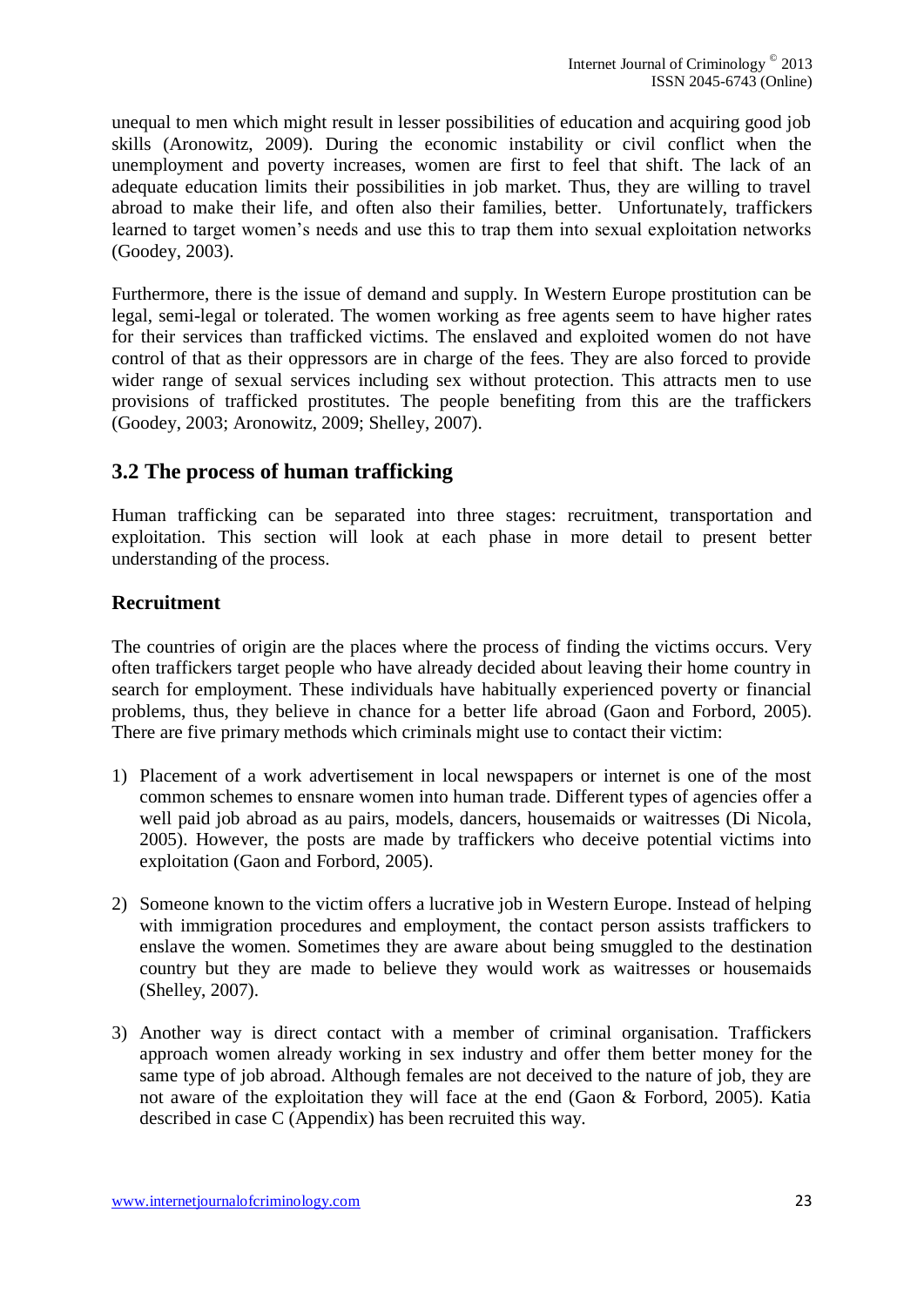- 4) False promises of marriage can also be form of deception of women. Criminals fake sentimental attachment and engagement to the girls so they cooperate when leaving the country (Di Nicola, 2005). The women believe they will live a better life with the loved one in a foreign country, in reality they are forced to work as prostitutes (Shelley, 2007). Furthermore, in some countries parents or family members of young girls arrange the marriage with someone living abroad. It is impossible to establish whether relatives are aware of the fate awaiting the females or whether they too, are deceived. In extreme cases the close family would sell the women to traffickers with full knowledge of the outcome (Makisaka, 2009). In Eastern Europe and former Soviet Union orphan children are sold to organised crime groups under cover of fake adoption (Shelley, 2007). An example of such radical circumstances is described in case studies B and D (Appendix).
- 5) Kidnapping women or children have been another method of acquiring victims for human trade. This approach is not very common within sex industry but in some countries, like Albania, appears quite regularly (Aronowitz, 2009). Case studies A and E (Appendix) are the examples of using this technique.

The above methods of acquiring victims into human trafficking are the most common and documented; however, traffickers are not limited by them and can find other means to enslave women or children (Makisaka, 2009). Information gathered by law enforcement agencies and non-governmental organisations suggest sex traffickers target victims of their own background or nationality (Aronowitz, 2009). The oppressors have often been known to the victims (Makisaka, 2009). This implies that lawbreakers do not ensnare the victims as a result of opportunity but they target specific type of people and then approach them in prearranged mode (UNODC, 2006a).

#### **Transportation**

The methods of conveyance vary in each case. The victims can travel by cars, buses, trains or in long distances by plane (Di Nicola, 2005). The traffickers frequently corrupt border officials in order to have the crossing easier (Aronowitz, 2009). Moreover, the victims may be smuggled through the borders walking, under cover of the night. In those cases the victims are already deprived from documents or were aware that their desired place would be reached by illegal means (Gaon and Forbord, 2005). This form of transportation was illustrated in case studies D and E (Appendix).

Other way of entering a foreign country involves presentation of stolen or counterfeit documents which provide the right of passing (Chalke, 2009). The victims might have agreed to that option initially if they have believed that it was their only possibility to obtain the job and better life abroad (Gaon and Forbord, 2005). The last option used by traffickers to enter their destination is presentation of authentic documents with false visa entitlements or fully legitimate (Chalke, 2009). In this scenario most of trafficked persons are completely unaware what is awaiting them at their destination. Often they are treated very well during the travel and having original documents make them believe in job offer being legitimate (Aronowitz, 2009). However, some women travel voluntarily with full knowledge of the nature of the job, but not realising the exploitation aspect at the end (Di Nicola, 2005). In some cases the females have paid their own travel expenses (Gaon and Forbord, 2005). The case C (Appendix) described this method of travel.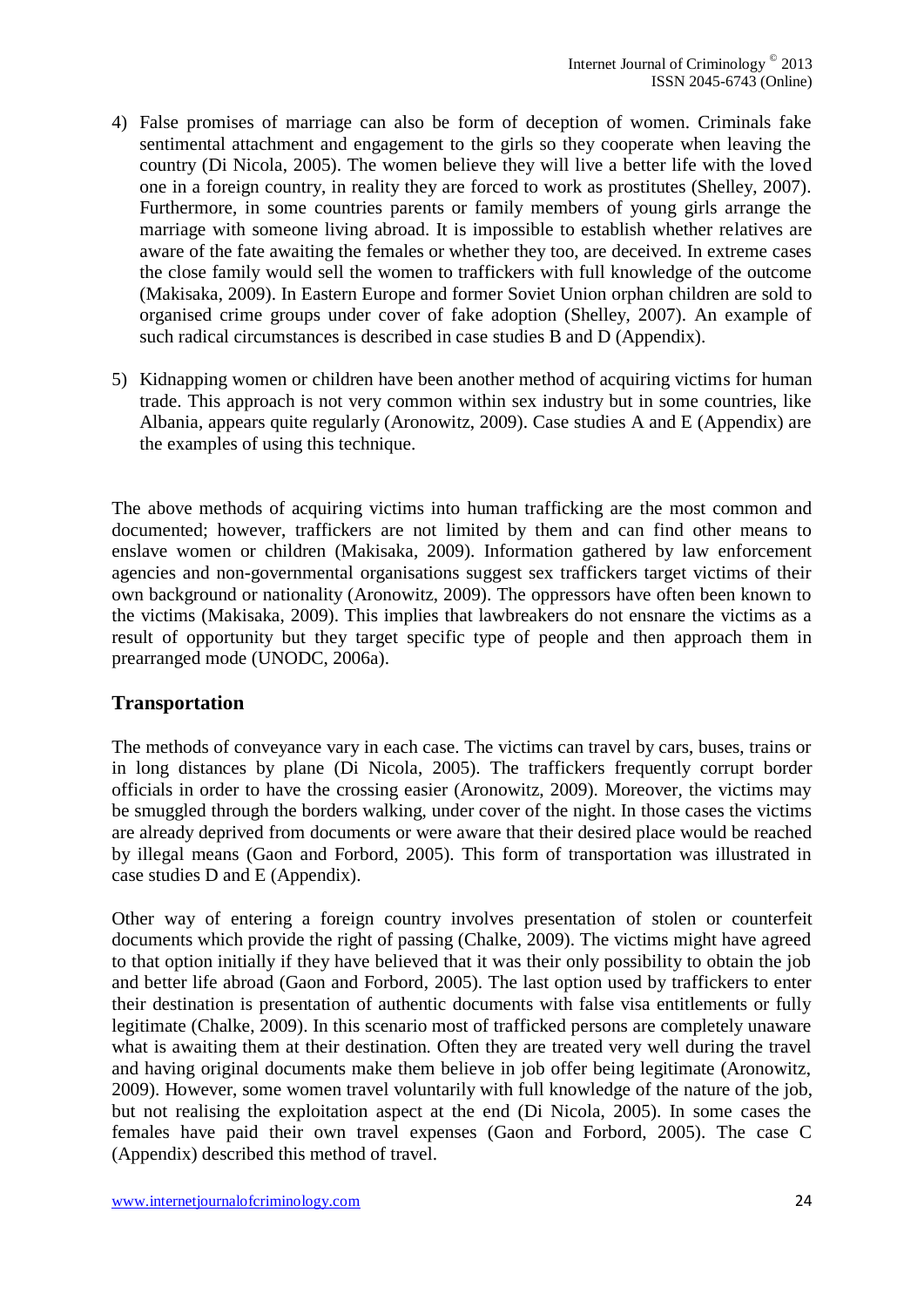Most women within Europe and Balkans are trafficked by bus or car, due to the short distances between particular countries. Victims from former Russia and CIS are mostly trafficked using fake passports and fake visas. Additionally, false marriages are used as a method to enter the western countries (UNODC, 2006a).

### **Exploitation**

The UN Convention does not provide adequate definition of exploitation; however, this word is used to refer to situations involving an abuse of human rights (UN, 2000b). The European Commission (n. d.) defined sexual exploitation: "as the use of another person in nonconsensual sex for profit". In majority of situations, sex trafficking takes place in hidden settings such as private houses or brothels. However, in some circumstances victims of human trade might participate in street-level prostitution. Moreover, prostitution and trafficking occurs behind closed doors of public and legal places like strip clubs, massage parlours and saunas (UNODC, 2006a). The most common places victims are forced to work:

- $\triangleright$  Closed brothels are typically based in restaurants or hotels where women live. They have to use their bedrooms to provide services to clients (Gaon and Forbord, 2005). According to victims' statements closed brothels are dirty and do not have enough bathroom facilities (Human Rights Watch, 2002). There are strict rules imposed in that type of accommodation. Females have very limited freedom of movement and no adequate health care. They are also forced to have unprotected sex which makes them susceptible to venereal diseases or unwanted pregnancy (Gaon and Forbord, 2005).
- $\triangleright$  Open brothels are set up in apartment or house where group of women work together. The girls have some form of independence which allows them to go shopping without supervision. Women have to pay the expenses for living in the house, as well as to the pimp for "protection". However, they might be able to save small amount of money for themselves (Gaon and Forbord, 2005).
- Escort agencies present most erudite form of prostitution. Women attend only to one client per day or night. They are expected to socialise and speak the language of the country they are in. These forms of services seem to be more sophisticated and women are not expected only to provide sex services but good company and soft talk. Hence, those provisions might be quite expensive. It may also seem that not all women working in escort agencies might be the victims of trafficking, as there are better means to escape the trap (Dickson, 2004).
- $\triangleright$  Massage parlours operate legally but behind closed doors this places provide illegal sex services. Women in those setting are forced to work as a masseuses and prostitutes. They are enslaved in the workplace which serves as living accommodation as well. They are forbidden to leave or speak with anybody outside the parlours. Victims within those establishments are exposed to violence especially if they decline to have unprotected sex (Gaon and Forbord, 2005; Dickson, 2004).
- $\triangleright$  Go-go bars have basic settings with a table or lap dancing. Women working in these types of places are usually from the local area. They have to dance nearly naked and are supposed to engage men in heavy drinking and sex. Sexual services are provided in the rooms around the bar or other locations. Women are obliged to have sex with anyone and if they refuse they are beaten by the security guards (Gaon and Forbord, 2005).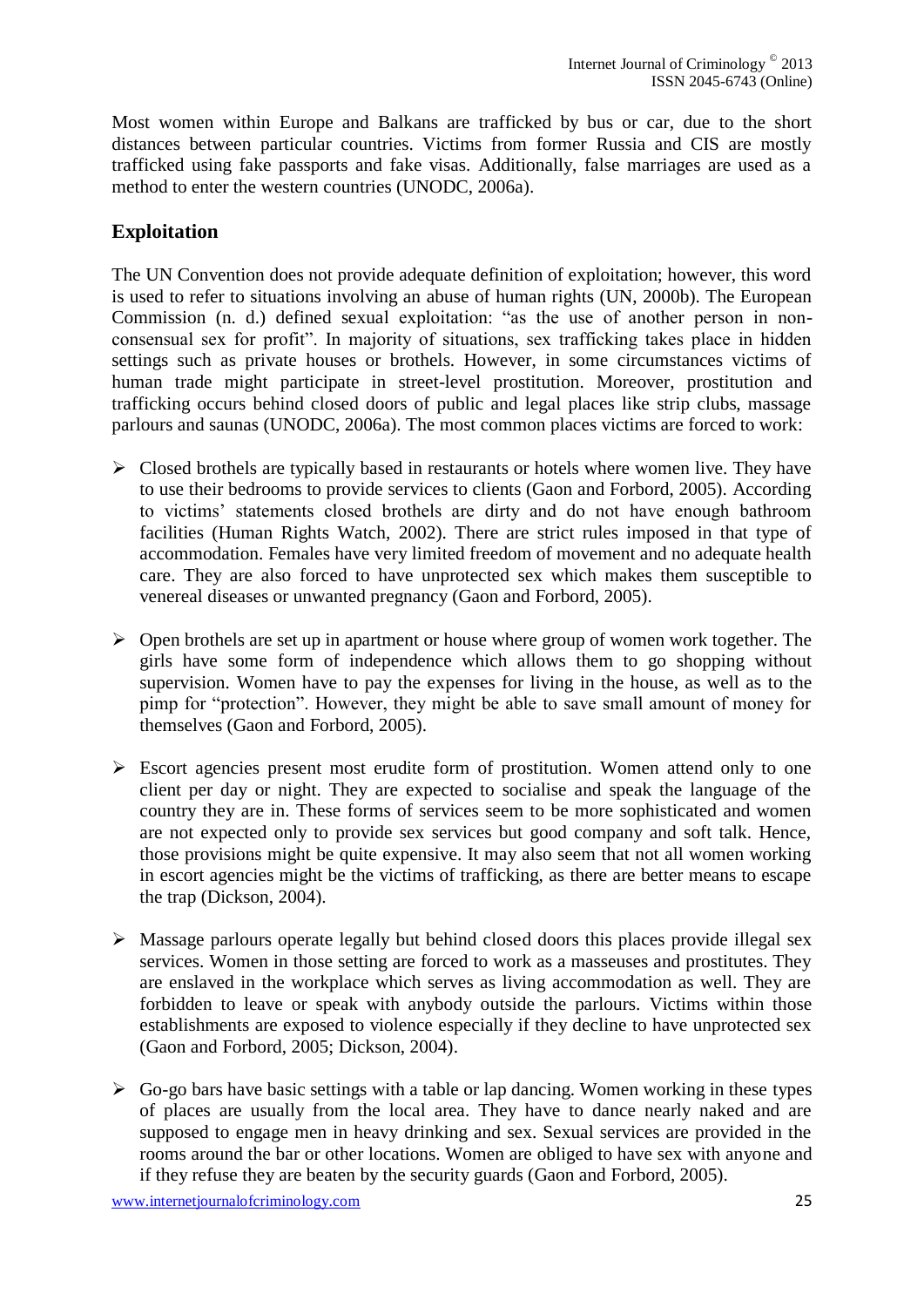$\triangleright$  Children are often forced into marriage or sexual exploitation. Girls, as young as 13, mainly from Eastern Europe, are trafficked as "mail-order brides", and they are forced into pornography industry or prostitution (UNICEF, n. d.). Access to the technological tools by traffickers, like Internet, would prove hard to estimate the number of children sold and exploited through pornographic websites or movies (Aronowitz, 2009).

These examples of working places for sex trafficking victims do not provide full extend of possible settings as well as forms of exploitation. However, they endow overall picture of mistreating women and children within the sex industry. Although those forms of trafficking were extracted from research in Southern Europe, similar patterns can be found in other regions (see Dickson, 2004). It might be true that some women chose to work in sex services but many of them are victims and do not have control of where they are placed. Their exploitation does not involve only delivering sexual provisions but also the forms and quantity of those services. In addition, many men might be aware of the women's slavery situation but they do not act on these suspicions (US Department of State, 2012).

# **3.3 Control over victims**

Violence or threats of violence are the most common forms of controlling the victims by traffickers. It can take many different shapes. The criminals use physical and sexual abuse to intimidate women and make them submit to trafficker's orders. Additionally, offenders might threaten to harm victim's family if they do not cooperate (Aronowitz, 2009). In the United Kingdom, a young Czech woman was coerced into prostitution because trafficker threatened to use her children in pornographic videos (Russel, 2008). Thus, violence is exercised regularly to make sure victims comply with the requirements and to prevent future disobedience (Aronowitz, 2009). Case studies A, D and E (Appendix) provide an example of this method.

Furthermore, physical force can be used as a punishment for breaking the rules established by pimps. Women may be harshly beaten if they are discovered during escape, communication with clients or collaboration with police (Aronowitz, 2009). Another use of violence occurs when traffickers want to send a warning message to other victims of human trade. Punishment may be severe and it may take place in front of women in the establishment. For instance, in Serbia, a woman was beheaded in public because she refused to work as a prostitute (Spector, 1998). In addition, case E (Appendix) presents evidence of this practice.

Additional method of controlling the victims is restriction of movement. The exploiters confiscate passports or any identification documents from the women which makes them vulnerable (US Department of State, 2012). The lack of valid official documents stops them from trying to contact the law enforcement. The sufferers are told they have no legal right to work or live in the country. Traffickers manipulate women by informing them that they will be arrested if the police are informed. The fear of imprisonment makes the victims more cooperative to the demands of their oppressors (Gaon and Forbord, 2005).

Moreover, the victims are under constant surveillance to prevent their escape. Often the only locations they see are their work place and the living accommodation (US Department of State, 2012). The sufferers often do not speak the local language, do not know the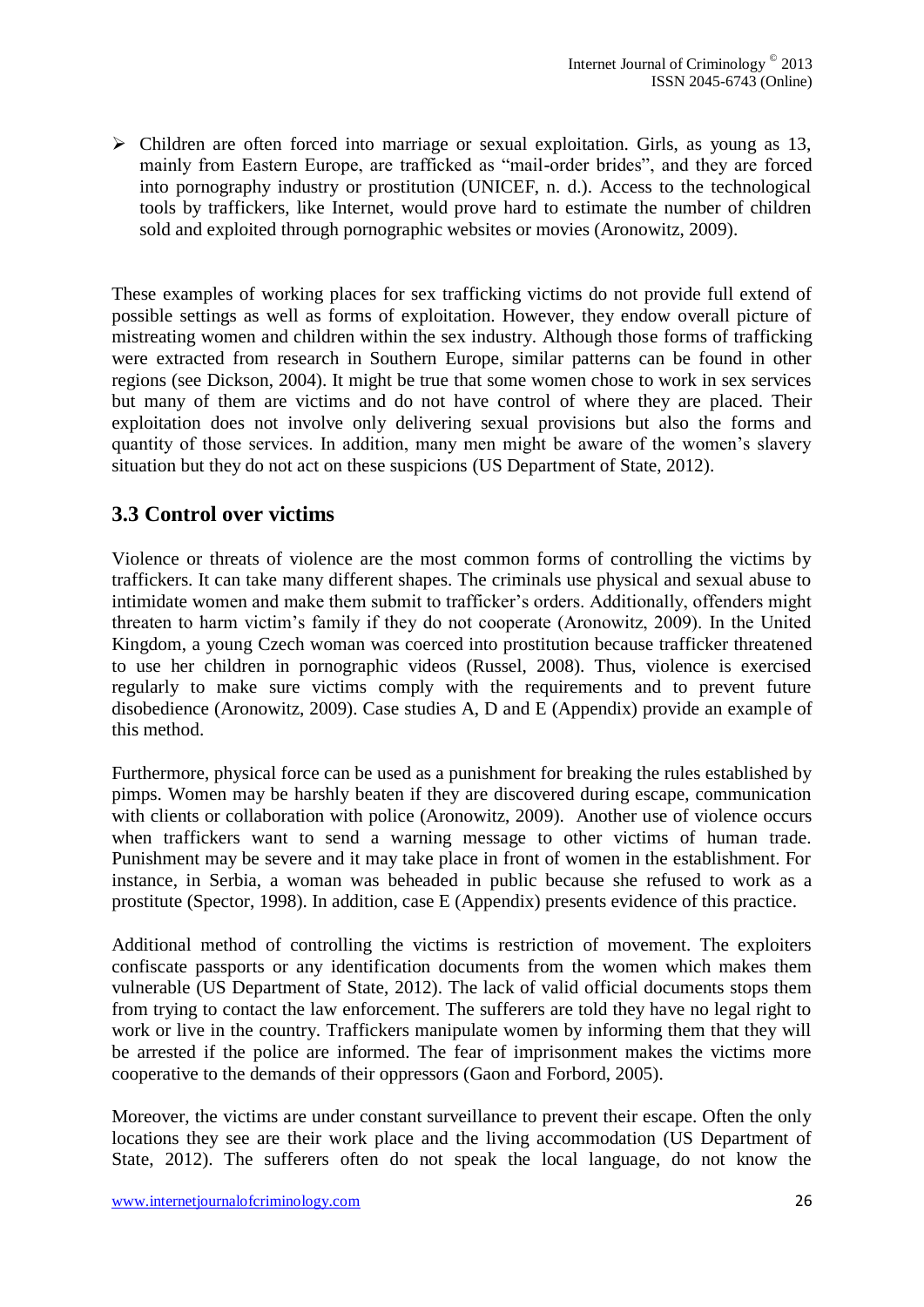environment around them and do not trust anyone including law enforcement authorities. This combination of factors forces the victims to obey the traffickers (Regan, 2000). Case studies C and E (Appendix) portray this technique of control.

The other known method of keeping the victims under control is debt bondage. Traffickers tell the women that they have to work in prostitution until their travel expenses are repaid. However, the demanded fees are much higher than the real costs of such journeys. Additionally, women are expected to pay for the living arrangements and "protection" provided by pimps. To maintain power over the women or children the oppressors resell them to another person which increase the level of debt (Regan, 2000). Trafficking patterns in Italy suggest that women, who repaid their debts after years of exploitation, were able to leave. However, those women would often become themselves involved in recruiting the victims and forcing them into prostitution. Conversely, some women are never unbound from the debt and they are exploited all their life unless they are freed by the law enforcement (Aronowitz, 2009).

To maintain further domination over the sufferers, pimps and brothel owners trade women and children regularly, after they spent certain period of time in one place. This ensures that owners of the sex establishments have new girls every few months to entertain regular and attract new clients. In addition, it helps the criminals to protect their business because rotation of victims prevents them from feeling secure enough to attempt escaping (Aronowitz, 2009; Europol, 2011). From the victims' perspective, it is harder to seek help in a new place when nothing is recognisable. In short period of time, it is also harder to develop bond with other girls or customers. This makes them even more vulnerable and acceptant of their fate (Gaon and Forbord, 2005).

Although violence and restriction of movement are used regularly to manipulate the victims, there are other methods more psychological and less detectable. The prostitution ring in Netherlands ran by two Turkish-German brothers (Hasan and Saban B.) was playing on women's emotions to have more power over them. They created false relationships and then made the women jealous. The conception of emotional reliance allowed them to exploit their victims for a long time and women might have not been aware they were abused (Aronowitz, 2009).

All of the above methods have the same purpose – control and manipulation of the victims trapped in sex trafficking. The oppressors treat women as their own properties and investments to gain high profits. They may use any means to ensure cooperation and obedience. Therefore, it makes it hard for victims to break free from their undesired situation.

### **3.4 Harm to the victim and victim support**

Victims of human trafficking may experience trauma on different levels, depending on factors such as: the age of the person, the nature and length of exploitation or the magnitude of violence and control they were subjected to. Many of them suffer from depression, psychiatric and psychotic disorders. The victims' mental states can take different forms like withdrawal, feeling of helplessness, self-blame, incapability of communication or even suicidal thoughts (Aronowitz, 2009).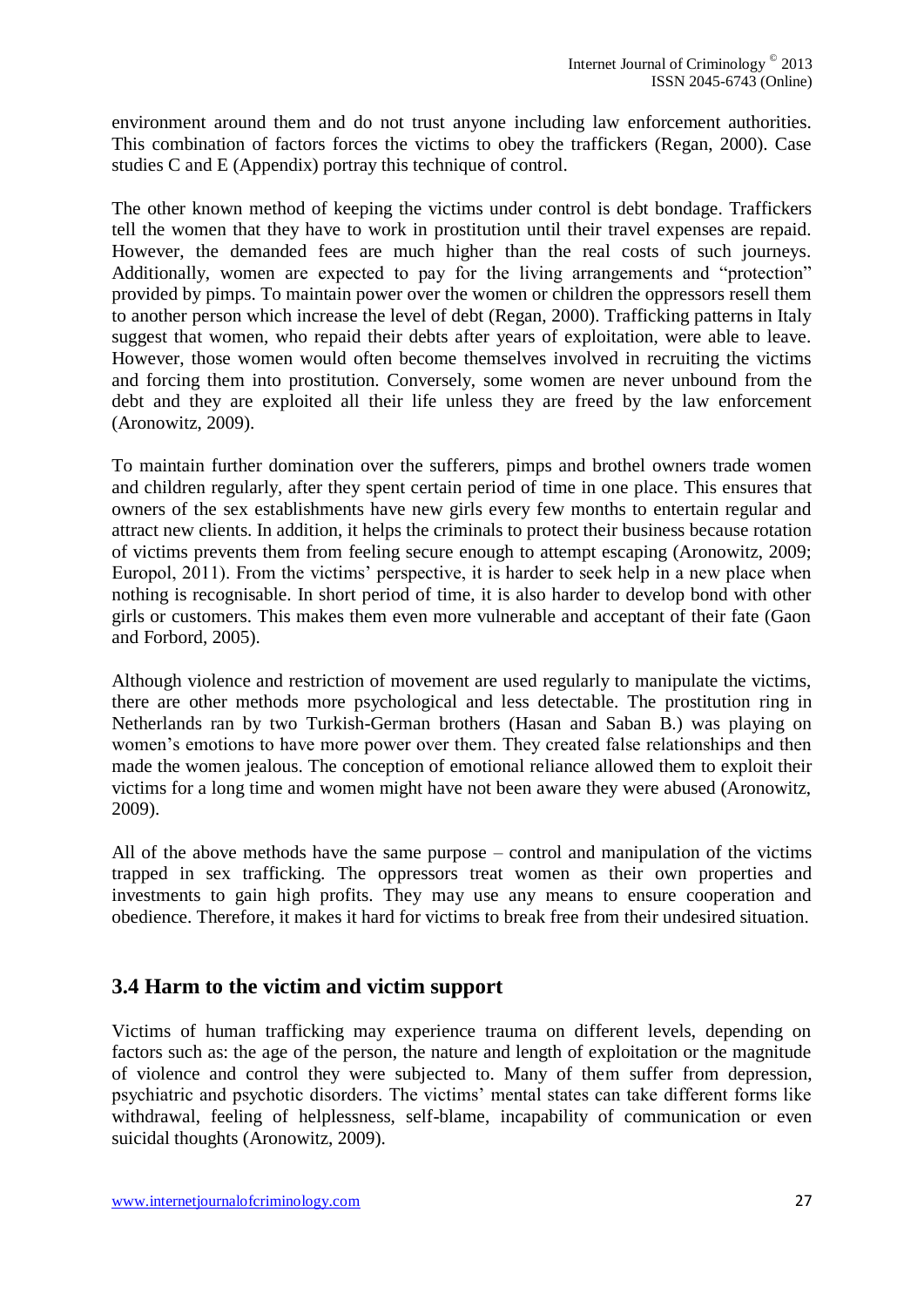These persons need help to return to society. Unfortunately, very often women do not receive adequate support when they are rescued by law enforcement and may suffer further victimisation by being treated as criminals not the sufferers. They frequently remain in prisons or are deported to their home countries due to lack of legal documents. Additionally, victims of forced prostitution are often shunned within their communities and families. They do not receive the family support to heal from the trauma. This makes them susceptible to further abuse and exploitation (Goodey, 2003; Gaon and Forbord, 2005). An example of not adequate protection by law enforcement is provided in case E (Appendix).

During the sexual exploitation period the young women and children do not receive an adequate medical care (US State Department, 2012). The victims are also forced to have unprotected sex with many males, which make the women susceptible to sexually transmitted diseases or unwanted pregnancy. The risks include infection with HIV/AIDS or reproductive illnesses which could affect females' future ability to have children (Zimmerman, 2003). Moreover, bad living conditions with restriction on food and drink, long working hours can harm victims' health further (US State Department, 2012).

The trauma might have different shapes and forms but its consequences have one thing in common: the suffering of human being. The problem is that psychological injuries are not only imposed by traffickers but also by law enforcement authorities and communities surrounding the victims. Thus, in order to change the situation societies have to notice the victims, not the trade (Goodey, 2003).

#### **Summary**

This chapter established various stages of trafficking in human beings. Each phase presents traumatic events experienced by women and children who happened to fall into the trap of enslavement. Criminals use many methods to capture or recruit and exploit them for profit. Some victims are aware about the human trafficking while others become involved involuntary. The end of trafficking process is always the same – exploitation.

# **Conclusion**

<span id="page-27-0"></span>Trafficking in human beings is a worldwide precedent which may affect men, women and children. It has evolved from the slave trade and adapted to the modern life. It has different forms and shapes but the common parameter is exploitation. The victims are treated as commodities to obtain profits. This project has outlined trafficking within Europe and the CIS, where the most common form of human trade is sexual exploitation. The primary victims of the abuse in those regions are women and children.

The trafficking patterns constantly fluctuate, even though the main entry and exit points are recognised. Traffickers establish new routes and transit methods accordingly to their needs. It also appears that number of victims of different nationalities change from time to time. International trafficking networks are highly adaptable which makes it difficult for countries to fight with this type of crime. Governments and the law enforcement agencies have to cooperate in order to expose each stage of trafficking process. The aims of the international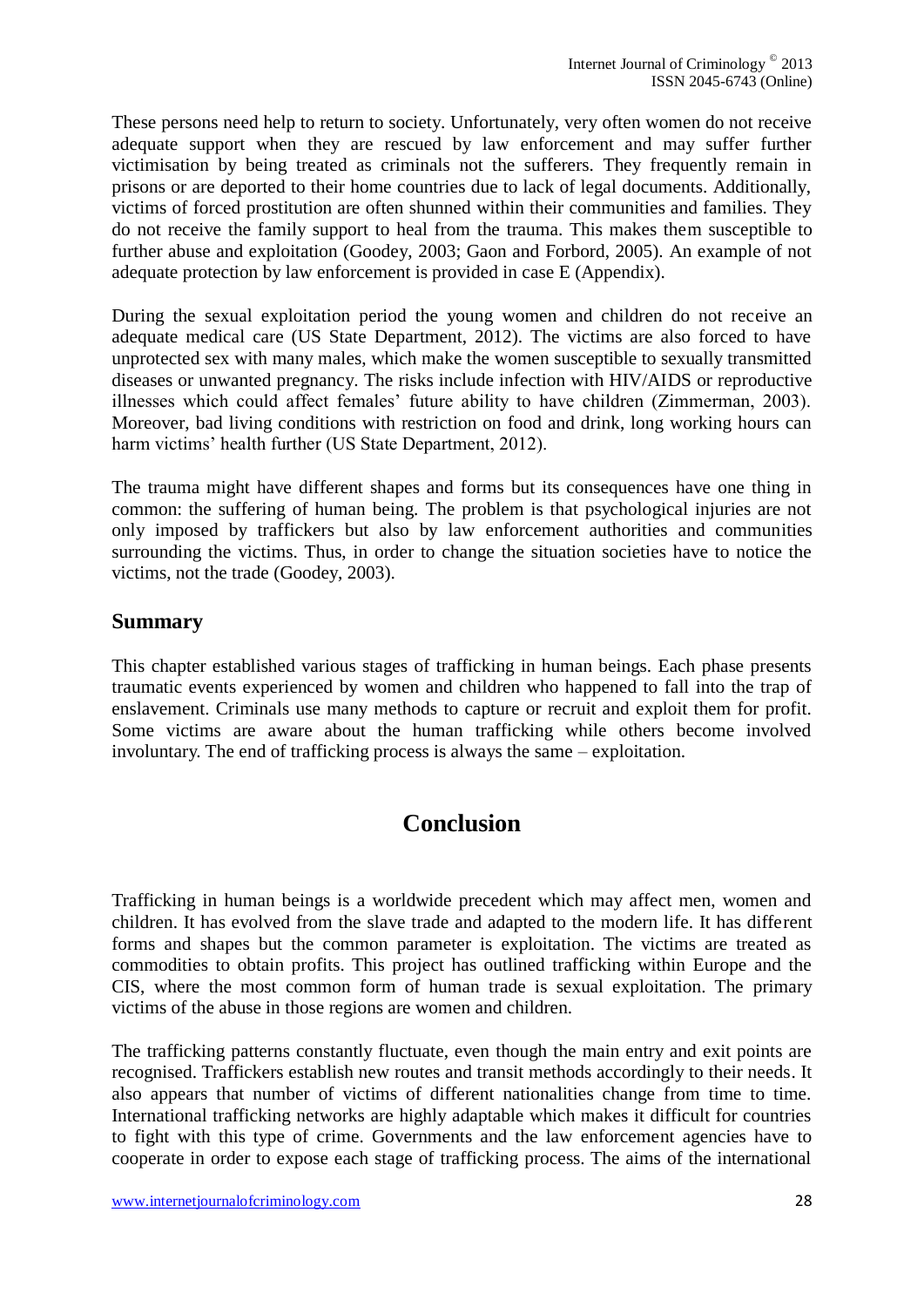forces are to dissolve and eventually destroy the criminal networks. Prevention from reoccurrence of sex exploitation is the ultimate goal of such organisations.

The states play a major role in undertaking actions on stopping human trafficking. However, in order to be effective, the authorities have to address the origins of human exploitation. In particular women and children are prone to abuse. Due to their vulnerability, their status is often unequal to men. Therefore, it should be the obligation for the governing bodies to provide education and job opportunities with the aim of eliminating poverty and corruption. More so, the lack of the former and presence of the latter is to advantage of the traffickers and should be avoided.

However, the varied or even conflicting approaches to trafficking in the different states within Europe and the CIS do convey challenges in efficient tackling the crime. Ratifying the international conventions and implementation of laws in domestic legislation is the first step towards it. Nonetheless, these measures must combine effective law enforcement with the human rights concept. It is important to eradicate trafficking networks but the focus must be protection of the victims. They require the legal, medical and psychological support to heal and rebuild their lives. Unfortunately, more often than none, the support they receive is not sufficient even in countries successfully implementing the criminal justice. Moreover, the discrepancy between the number of victims and the traffickers brought to justice is still appallingly high.

After all, there is an endless source of the possible victims trying to improve their lives. Exploitation affects victims in various levels. Victims' internal strength and the forms of protection and support they were given, after being rescued, will determine if they manage to survive their situation psychologically and emotionally. Finally, the way of dealing with their trauma will depend whether or not they recognise themselves as the victims of human trafficking.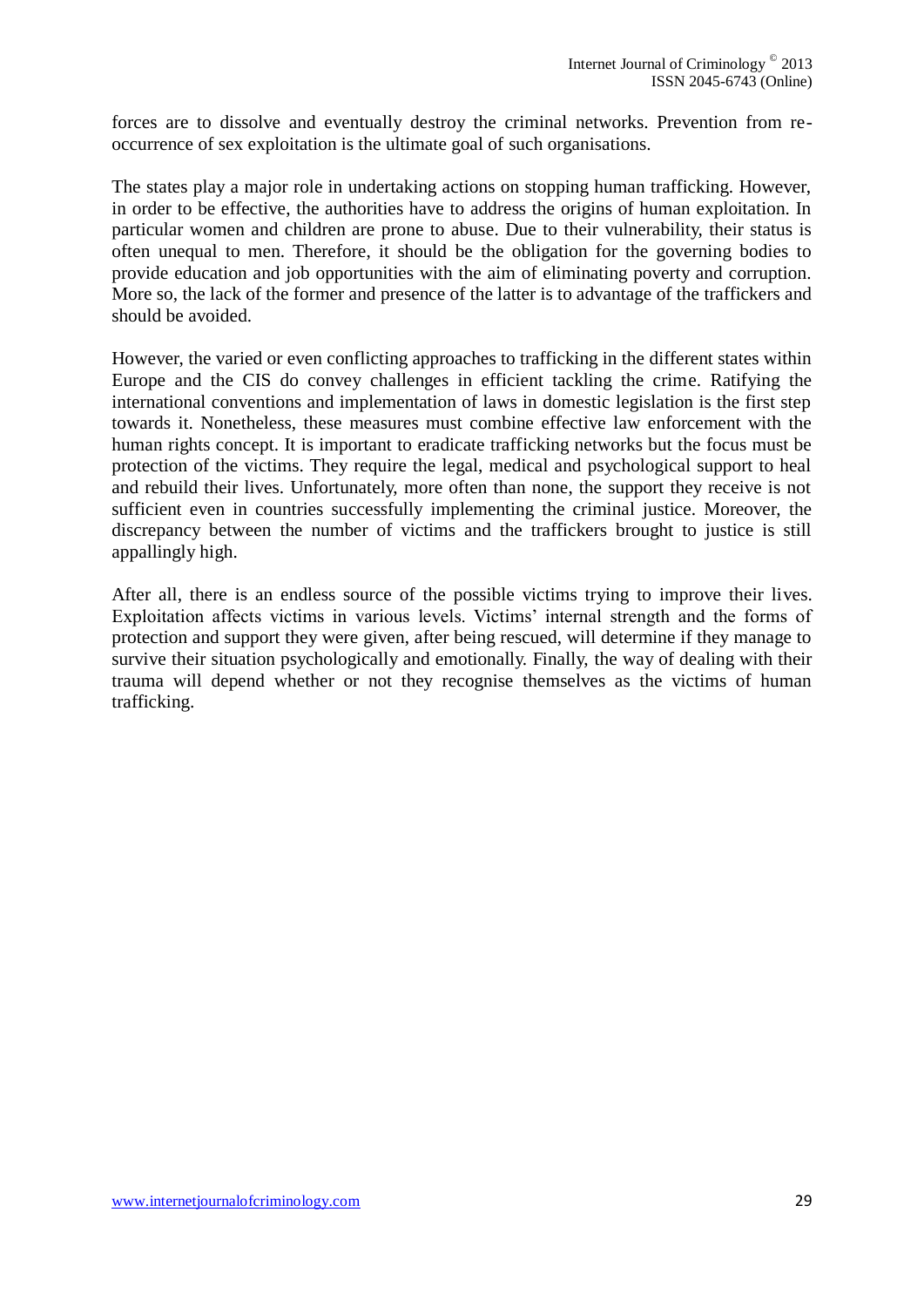# **Appendix**

# **Case studies**

#### <span id="page-29-0"></span>**Case A: Trafficking from Albania to Western Europe**

Anna have been abducted from Albania and taken to Western European country. She was forced to provide sexual services for five months. She was beaten, sliced with knives and raped repeatedly by her pimp in order to keep her under control. After few months he took Anna to another European country. She tried to get help while crossing the border by informing officer that she had fake passport. She was sent to a refugee camp, but then two Albanian social workers released her back to her oppressor. During next four years Anna was constantly exploited in sex industry and was forced to undertake four abortions. Five years after her initial capture, her pimp was arrested and deported to Albania. Anna informed the police about the trafficking and consequently she was also deported. Her trafficker found her and resumed the abuse. Anna tried to find justice for herself and made the case against her trafficker in Albania, sadly he remains free. She has been refused residency and support from the countries in which she was abused. Anna has found place of safety in the United States where she is healing her trauma and has taken up studying at a university (adapted from US Department of State, 2010).

#### **Case B: Internal trafficking in Kazakhstan**

Darya came from village in rural Kazakhstan. She travelled to capital city Astana to look for work after she divorced her husband. When she arrived, she went to her brother-in-law for help. However, he seized her documents and sold her to a pimp. Darya managed to escape after two years of forced work as prostitute. She was found by police during an antitrafficking action and was sent to a shelter for victims of human trade. She was 20 weeks pregnant at that time. Darya will remain in a shelter until she finishes a manicurist course and finds job and place to live (adapted from US Department of State, 2010).

#### **Case C: Trafficking from Bulgaria to France**

Katia, a Bulgarian woman in her late twenties, was recruited by a trafficker to travel voluntarily to France, where she was told she could make a lot of money as a prostitute. Upon her arrival in France, she was met at the airport by the trafficker, who then took away her passport and locked her in a hotel room in a suburb of Paris. She was told that she would have to pay off a travel debt of over 10,000 euro by having sex with a minimum of 200 people without being paid. She was kept as a virtual prisoner in the hotel sharing this miserable fate with several other women from Bulgaria, who all worked day and night with limited food and water. Finally, Katia and her colleagues were liberated in police raids. The police arrested the owner of the hotel, but the kingpin was in Germany and escaped justice (Gaon and Forbord, 2005, pp. 146).

#### **Case D: A Girl Sold by Her Sister**

Maria grew up in the countryside of an Eastern European country. She was from an abusive family with an alcoholic father who constantly beat the children. Poorly educated, Maria was sold to an unknown man by her sister when she was only 13 years old. She was taken by boat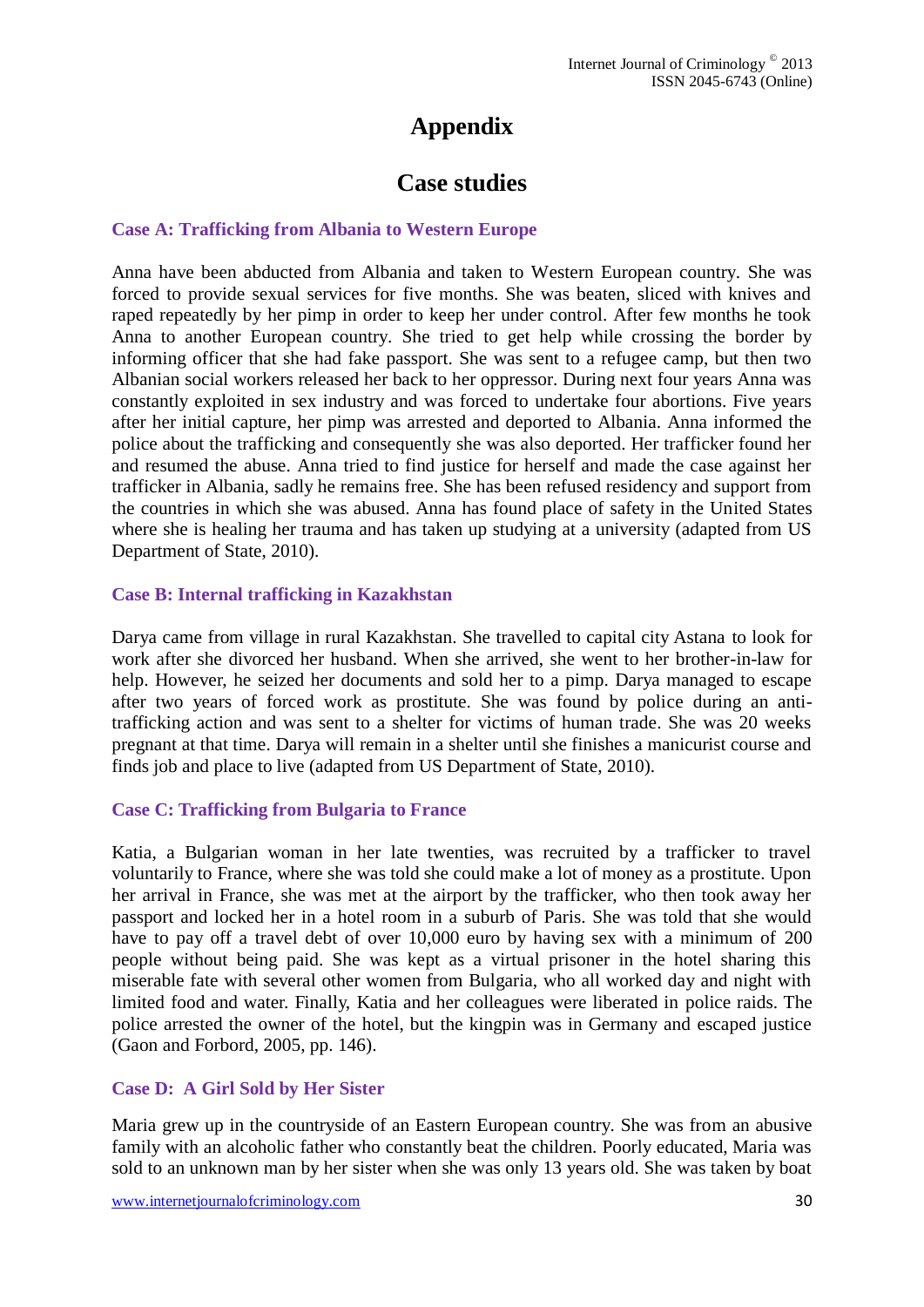to Italy and then sold again to another man who raped and beat her. The police rescued Maria and she returned to her family. Four days later she was sold again, this time by her father. One more she was taken to Italy, imprisoned for seven months and forced to drink vinegar. After being smuggled into the United Kingdom, she was forced to work for five years as a prostitute, seeing 65 to 70 customers a day. Maria, now 24, has been raped, beaten, sold and cut with knives. The traffickers threatened to kill her or to kidnap her sister for the same fate. She was finally able to escape and went to the police who brought her to a shelter. She still lives with the trauma (adapted from UKHTC, 2008).

#### **Case E: Katya's story: trafficked to the UK, sent home to torture**

Katya is a 24 year old woman from Moldova. She and her friend were kidnapped by traffickers from a birthday picnic when they were 14. Both girls were driven to Romania, blindfolded, taken across a river to somewhere in Hungary, then made to walk through the forest across the border at night, passing through Slovenia and arriving eventually in Italy. They were sold on to two separate men. Katya worked first in a flat in Rimini and then on the streets of Milan. After some months, she managed to escape and was sheltered for a while in the Moldovan embassy, when she discovered she was pregnant.

She returned to her family in Moldova where her traffickers found her. They beat and raped her brother and killed the family dog as a punishment for speaking to the Italian police about her bad experiences. She discovered that the friend she had been kidnapped with had been murdered by traffickers in Israel. These experiences terrified her so much that for years she avoided doing anything that might upset her traffickers in case they acted on their threats to hurt her family.

After she gave birth, and sent her daughter to live with an aunt, Katya was sent to Turkey to work in a nightclub. She was later smuggled in a lorry to work in a London brothel. During her time working as a prostitute, she was given no money for her work and was not allowed to go anywhere unaccompanied in case she tried to escape. She did not seek help from clients or speak to other girls working in the same place because she was afraid of her traffickers to find out.

The brothel, in Harrow, north-west London, was raided a few weeks after she arrived. She was arrested, but she did not reveal the full details of her enslavement to the police because of the threats to her family made by the man who had bought her. The officials did not realise Katya had been intimidated by her trafficker and they allowed him to visit her while she was in detention. He used those visits to intimidate her further. Although Katya was recognised as trafficking victim, immigration officials decided to remove her to Moldova, judging that there was no real risk to her safety.

A few days after she returned home from the UK, her traffickers tracked her down to the Moldovan village where she had grown up. She was gang-raped, strung up by a rope from a tree, and forced to dig her own grave. One of her front teeth was pulled out with a pair of pliers. Shortly afterwards she was re-trafficked, first to Israel and later back to the UK. In 2007 she was detained for a second time by immigration officials, who considered returning her to Moldova, before finally granting her refugee status.

Katya's traffickers have not been arrested and she is concerned they could now target her younger sister in Moldova. She plans to stay in the UK, has signed up for computer courses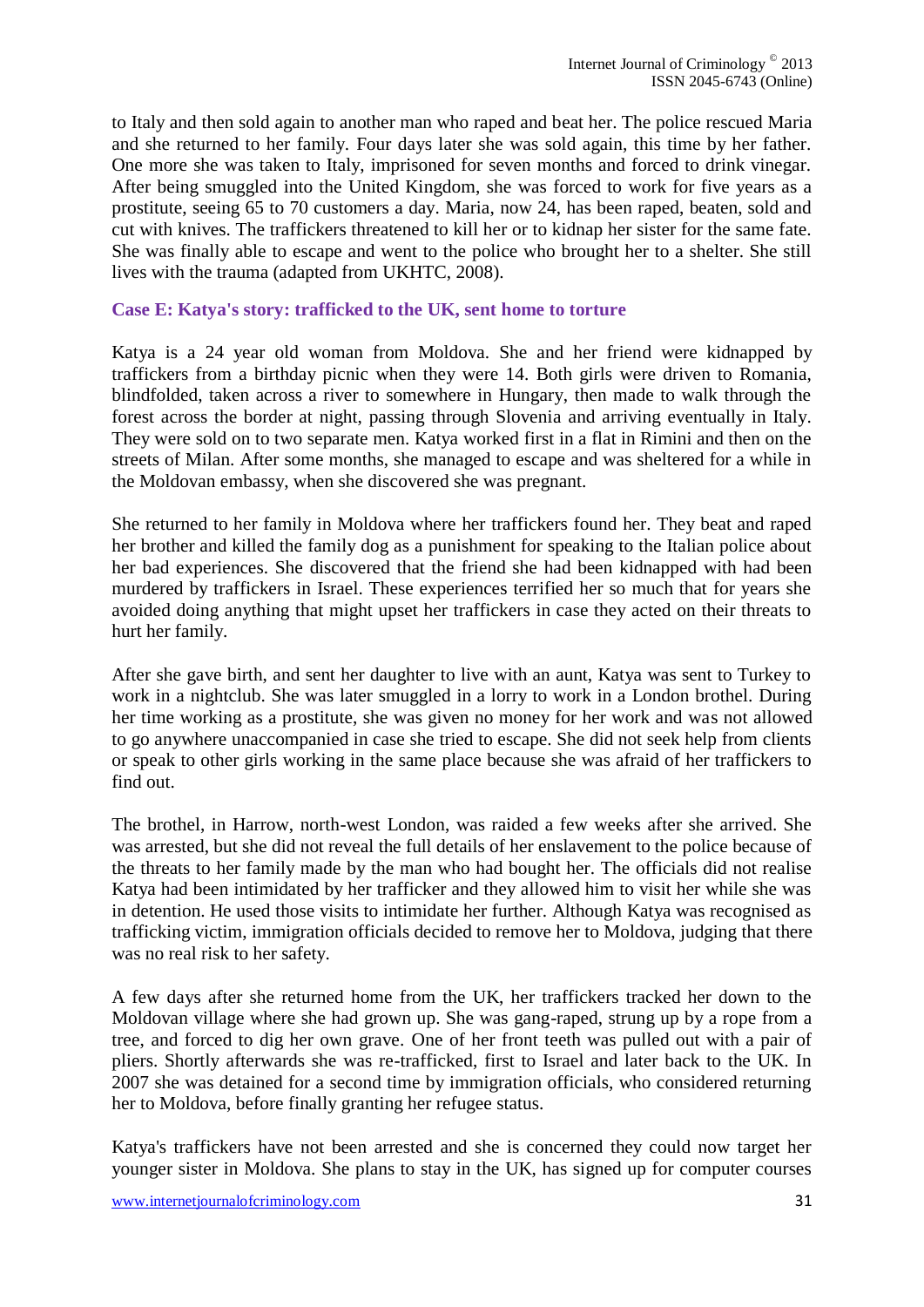and English language classes. She brought her daughter to live with her. However, Katya is concerned she could run into the people who forced her into prostitution in London.

Her lawyers prepared the case to sue immigration services for their decision to return her to Moldova, the first time she was detained. They argued that this was a violation of her rights under article 3 (the right to freedom from torture and inhumane and degrading treatment) and article 4 (the right to freedom from slavery and servitude) of the European convention on human rights. Home Office lawyers agreed to pay substantial, undisclosed damages the day before the scheduled start of the case (adapted from COMBAT, n. d.).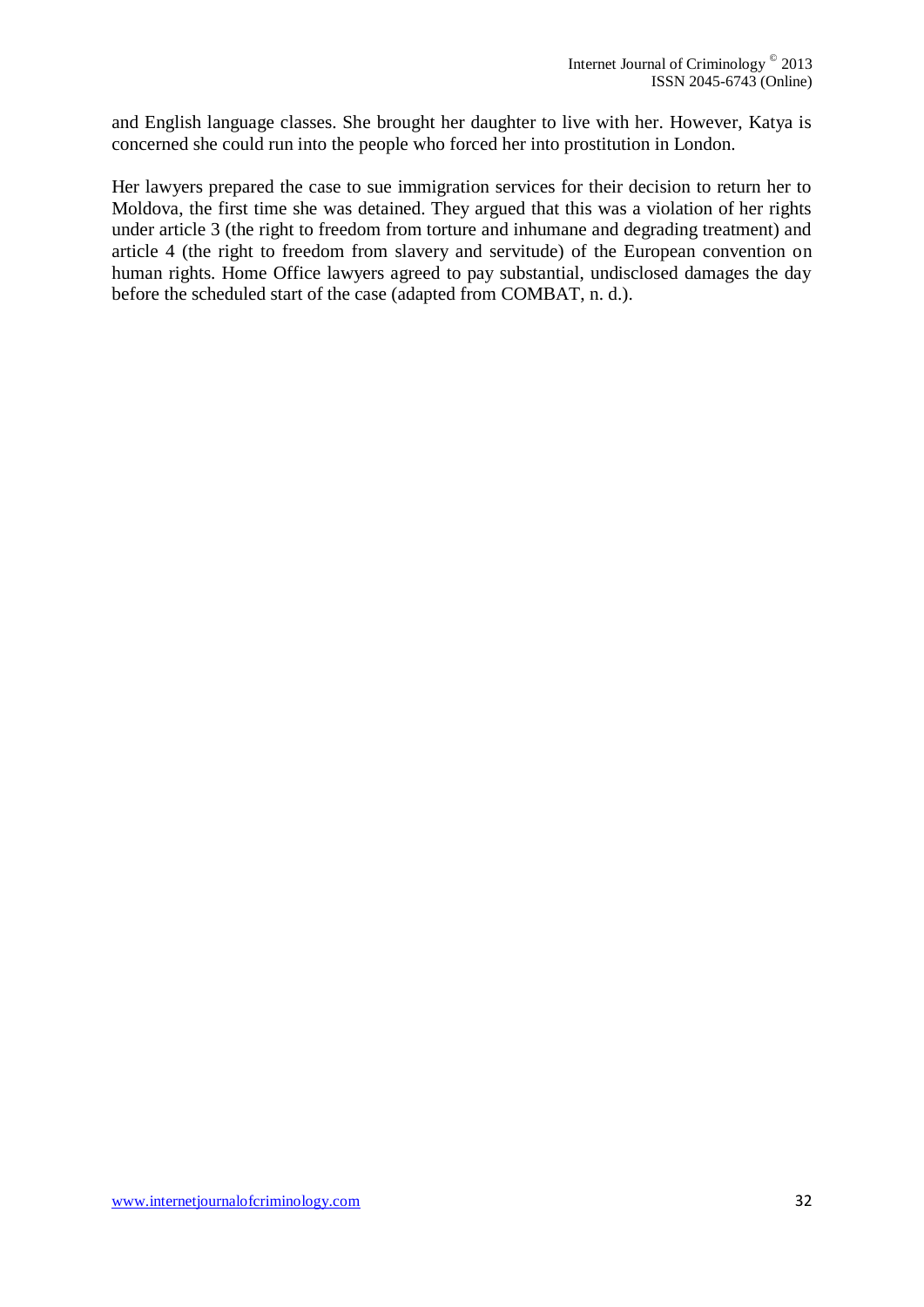# **Bibliography**

<span id="page-32-0"></span>Andreas, P. (1998). 'Smuggling Wars: Law Enforcement and Law Evasion in a Changing World'. *Transnational Organised Crime.* 4, pp. 75 – 90.

Andreas, P. and Nadelmann, E. (2006). *Policing the Globe: Criminalization and Crime Control in International Relations.* Oxford: Oxford University Press.

Aronowitz, A. A. (2009). *Human Trafficking, Human Misery. The Global Trade in Human Beings.* Westport: Praeger Publishers.

Bales, K. (2000). 'Expendable People: Slavery in the Age of Globalisation'. *Journal of International Affairs,* 53, pp. 461 – 485.

Bales, K. (2005). *Understanding Global Slavery*. Berkeley: University of California Press.

Barry, K. (1995). *The Prostitution of Sexuality: The Global Exploitation of Women.* London: New York University Press.

Batstone, D. (2007). *Not For Sale: The Return of the Global Slave Trade and How We Can Fight it*. New York: HarperCollins Publishers.

Bryman, A. (2008). *Social Research Methods.* Oxford: Oxford University Press.

Chalke, S. (2009). *Stop the Traffik: Pepole Shouldn't be Bought & Sold.* Oxford: Lion Hudson.

COMBAT (Combat Against Trafficking) (n. d.). *Katya's Story: Trafficked to the UK, Sent Home to Torture*. Available at: <http://combattrafficking.eu/sites/default/files/Katya.pdf> (Accessed: 07 December 2012).

Council of Europe, (2005). *Convention on Action against Trafficking in Human Beings and its Explanatory Report*. Warsaw. Available at: [http://www.coe.int/t/dghl/monitoring/trafficking/default\\_en.asp](http://www.coe.int/t/dghl/monitoring/trafficking/default_en.asp) (Accessed: 10 September 2012).

Di Nicola, A. (2005). 'Trafficking in Human Beings and Smuggling of Migrants', in Reichel, P (ed.) *Handbook of Transnational Crime & Justice*. London: Sage Publications Ltd, pp. 181  $-203.$ 

Dickson, S. (2004). *Sex in the City: Mapping Commercial Sex Across London,* The POPPY Project. London: Eaves Housing for Women.

European Commission (n. d.). *Together against Trafficking in Human Beings*. Available at: [http://ec.europa.eu/anti](http://ec.europa.eu/anti-trafficking/section.action;jsessionid=VdZTNdYNBpl38lhhSJ7B21Ycn1WqQVSl4ZLthMnpvJ4v0f1078l7!1145937442?sectionId=380a57d0-31bf-4c3a-8a95-5db0e7ddf223§ionType=LIST_ENTITIES_SQUARE_IMAGES)[trafficking/section.action;jsessionid=VdZTNdYNBpl38lhhSJ7B21Ycn1WqQVSl4ZLthMnpv](http://ec.europa.eu/anti-trafficking/section.action;jsessionid=VdZTNdYNBpl38lhhSJ7B21Ycn1WqQVSl4ZLthMnpvJ4v0f1078l7!1145937442?sectionId=380a57d0-31bf-4c3a-8a95-5db0e7ddf223§ionType=LIST_ENTITIES_SQUARE_IMAGES) [J4v0f1078l7!1145937442?sectionId=380a57d0-31bf-4c3a-8a95-](http://ec.europa.eu/anti-trafficking/section.action;jsessionid=VdZTNdYNBpl38lhhSJ7B21Ycn1WqQVSl4ZLthMnpvJ4v0f1078l7!1145937442?sectionId=380a57d0-31bf-4c3a-8a95-5db0e7ddf223§ionType=LIST_ENTITIES_SQUARE_IMAGES) [5db0e7ddf223&sectionType=LIST\\_ENTITIES\\_SQUARE\\_IMAGES](http://ec.europa.eu/anti-trafficking/section.action;jsessionid=VdZTNdYNBpl38lhhSJ7B21Ycn1WqQVSl4ZLthMnpvJ4v0f1078l7!1145937442?sectionId=380a57d0-31bf-4c3a-8a95-5db0e7ddf223§ionType=LIST_ENTITIES_SQUARE_IMAGES) (Accessed: 10) December 2012).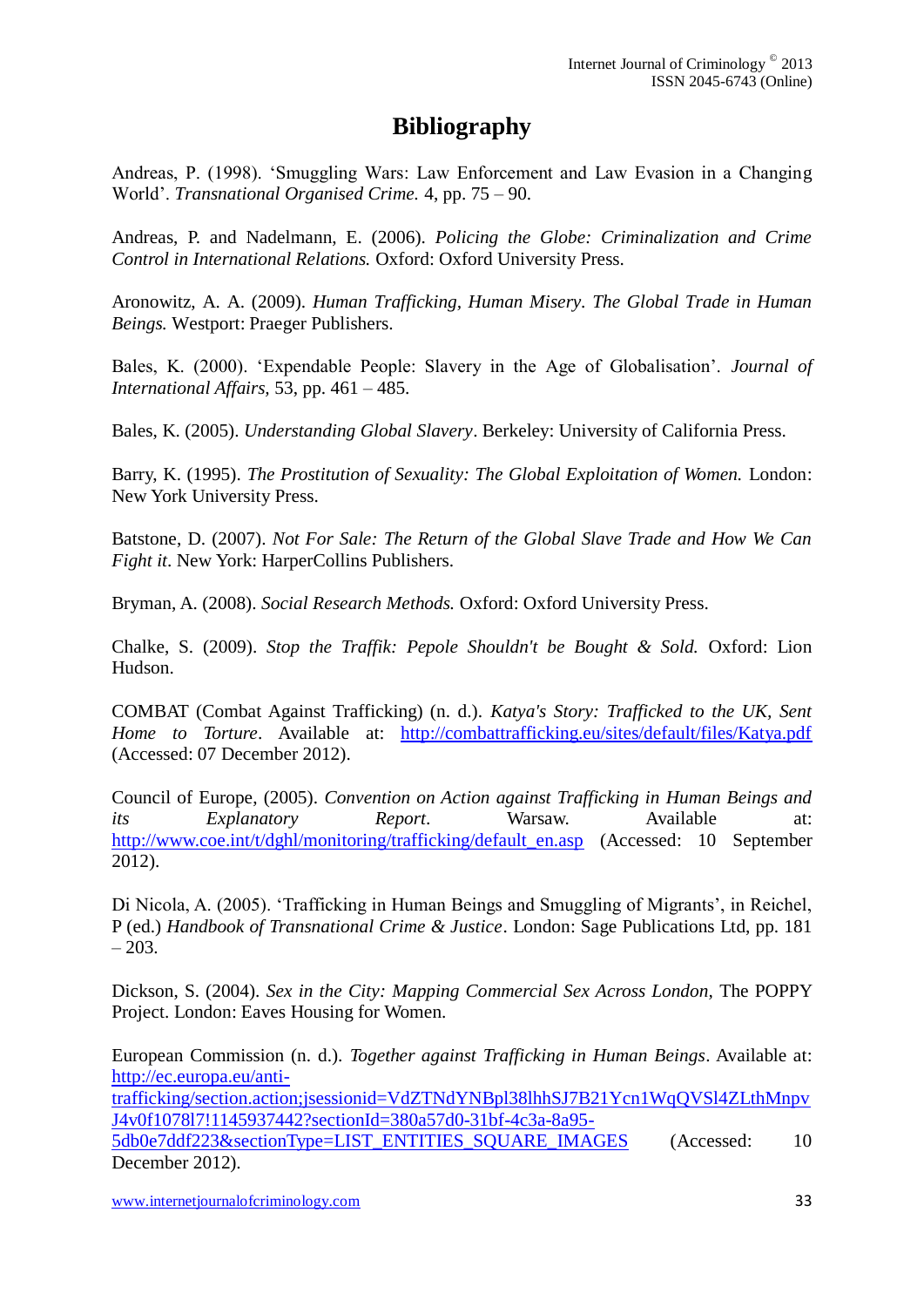Europol, (2011). *Trafficking in Human Beings in the European Union*. Hague. Available at: [https://www.europol.europa.eu/sites/default/files/publications/trafficking-in-human-beings](https://www.europol.europa.eu/sites/default/files/publications/trafficking-in-human-beings-in-the-european-union-2011.pdf)[in-the-european-union-2011.pdf](https://www.europol.europa.eu/sites/default/files/publications/trafficking-in-human-beings-in-the-european-union-2011.pdf) (Accessed: 08 December 2012).

Finckenauer, J. O. and Chin, K. (2010). 'Sex Trafficking: A Target for Situational Crime Prevention?', in Bullock, K., Clarke, R. and Tilley, N. (ed.) (2010). *Situational Prevention of Organised Crime.* London: Willan Publishing.

Gallagher, A. T. (2010). *The International Law of Human Trafficking*. Cambridge: Cambridge University Press.

Gaon, I. D. and Forbord, N. (2005). *For Sale Women and Children: Trafficking and Forced Prostitution in Southeast Europe*. Crewe: Trafford Publishing Ltd.

Goodey, J. (2003) 'Recognising Organised Crime's Victims', in Edwards, A. and Gill, P. (eds.) *Transnational Organised Crime: Perspectives on Global Security*, London: Routledge.

Goodey, J. (2008). 'Human trafficking: Sketchy data and policy responses'. *Criminology and Criminal Justice*, Vol. 8(4), pp. 421-442.

Great Britain. *Sexual Offences Act 2003*: *Elizabeth II. Section 74* (2003) London: The Stationery Office.

Human Rights Watch (2002), *Hopes Betrayed: Trafficking Of Women And Girls To Post-Conflict Bosnia And Herzegovina For Forced Prostitution*, vol. 14 No. 09, Available at: <http://www.hrw.org/reports/2002/bosnia/Bosnia1102.pdf> (Accessed: 03 December 2012).

Lee, M. (2011). *Trafficking and Global Crime Control*. London: Sage Publication Ltd.

Lee, M. (ed.) (2007). *Human Trafficking.* Devon: Willan Publishing.

Lehti, M. and Aromaa, K. (2007). 'Trafficking in Human Beings for Sexual Exploitation in Europe.' *International Journal of Comparative and Applied Criminal Justice* 21 (2): pp. 123– 145.

Limanowska, B. (2005). *Trafficking in Human Beings in South Eastern Europe. Geneva*: UNICEF, UNOHCHR, and OSCE. Available at: <http://www.unicef.org/ceecis/Trafficking.Report.2005.pdf> (Accessed: 01 December 2012).

Makisaka, M. (2009) 'Human Trafficking: A Brief Overview'. *Social Development Notes. Conflict, Crime and Violence*, 122, pp. 1-16. Available at: [http://siteresources.worldbank.org/EXTSOCIALDEVELOPMENT/Resources/244362-](http://siteresources.worldbank.org/EXTSOCIALDEVELOPMENT/Resources/244362-1239390842422/6012763-1239905793229/Human_Trafficking.pdf) [1239390842422/6012763-1239905793229/Human\\_Trafficking.pdf](http://siteresources.worldbank.org/EXTSOCIALDEVELOPMENT/Resources/244362-1239390842422/6012763-1239905793229/Human_Trafficking.pdf) (Accessed: 14 November 2012).

Regan, E. R. (2000). *International Trafficking of Women and Children. Human Rights Watch*. Available at: [http://www.hrw.org/news/2000/02/21/international-trafficking-women-and](http://www.hrw.org/news/2000/02/21/international-trafficking-women-and-children)[children](http://www.hrw.org/news/2000/02/21/international-trafficking-women-and-children) (Accessed: 02 December 2012).

www.internetjournalofcriminology.com 34 Russel, A. (2008). 'Callous' Human Trafficker Jailed', in *Manchester Evening News*, June 11.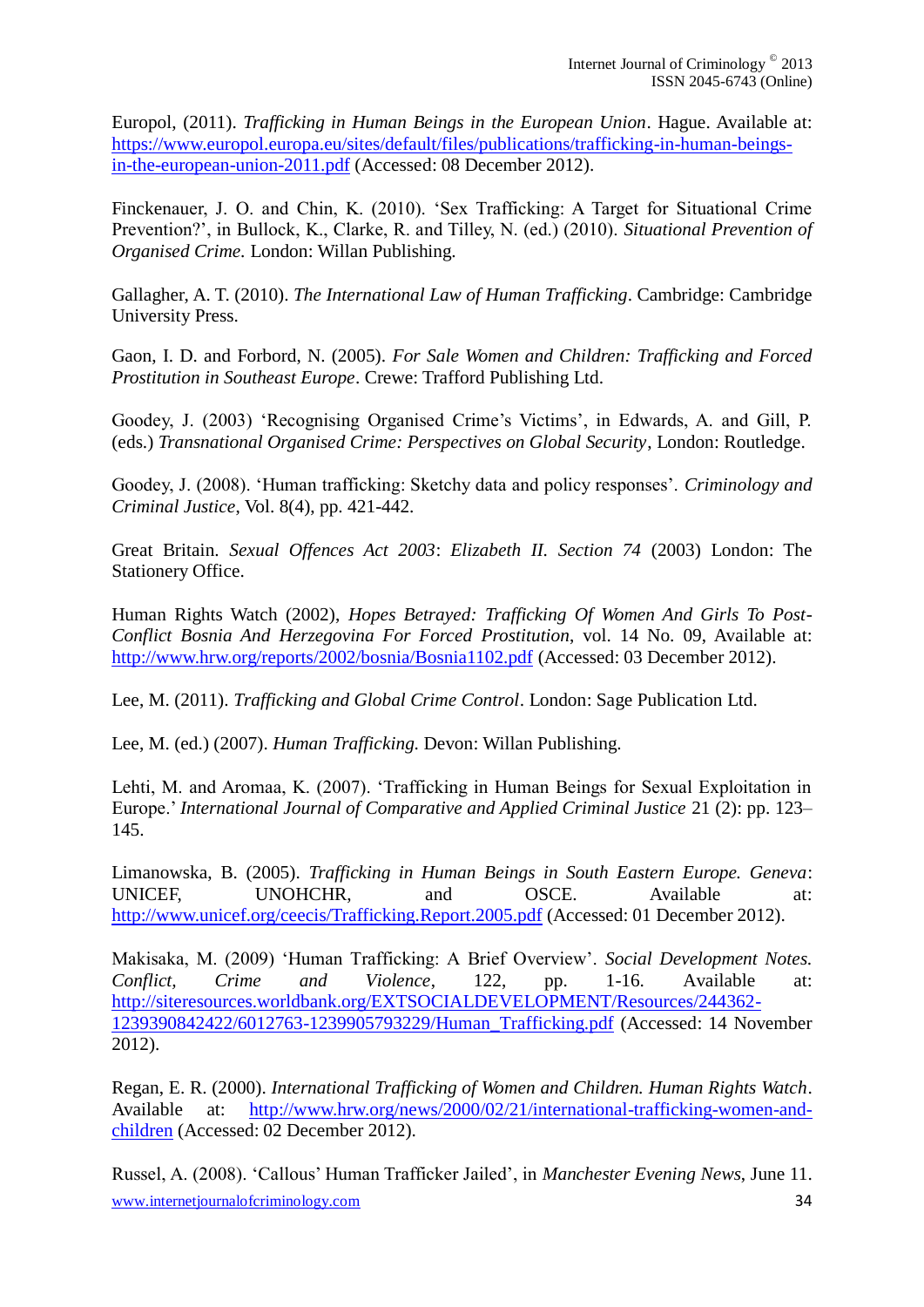Available at:  $\alpha$ 

[http://menmedia.co.uk/manchestereveningnews/news/s/1053507\\_callous\\_human\\_traffickers\\_](http://menmedia.co.uk/manchestereveningnews/news/s/1053507_callous_human_traffickers_jailed_) jailed (Accessed: 02 December 2012).

Serious Organised Crime Agency (2006). 'United Kingdom Threat Assessment of Serious Organised Crime 2006–2007'. Cited in Aronowitz, A. A. (2009). *Human Trafficking, Human Misery. The Global Trade in Human Beings.* Westport: Praeger Publishers.

Shelley, L. (2007). 'Human trafficking as a form of transnational crime', in Lee, M. (ed.) *Human Trafficking*. Devon: Willan Publishing, pp. 116 – 137.

Spector, M. (1998). 'Traffickers' New Cargo: Naive Slavic Women', in *The New York Times*, January 11. Available at:<http://www.brama.com/issues/nytart.html> (Accessed: 02 December 2012).

U. S. Department of State (2007). *Trafficking in Persons Report 2007*. Washington, D.C. available at:<http://www.state.gov/documents/organization/82902.pdf> (Accessed: 18 October 2012).

U. S. Department of State (2010). *Trafficking in Persons Report 2010*. Washington, D. C. Available at:<http://www.state.gov/j/tip/rls/tiprpt/2010/142751.htm> (Accessed: 30 November 2012).

U. S. Department of State (2012). *Trafficking in Persons Report 2012*. Washington, D. C. Available at: <http://www.state.gov/j/tip/rls/tiprpt/2012/index.htm> (Accessed: 10 August 2012).

UKHTC (United Kingdom Human Trafficking Centre), (2008). *Maria' Story*. Available at: <http://www.ukhtc.org/their-story/> (Accessed: 07 December 2012).

UNICEF (United Nations Children's Fund), (n. d.). *Factsheet: Child Trafficking*. Available at: <http://www.unicef.org/protection/files/ipuglobaltrafficking.pdf> (Accessed: 06 December 2012).

UNICEF (United Nations Children's Fund), (2007). *Child Trafficking in Europe: A Broad Vision to Put Children First.* Italy: UNICEF Innocenti Research Centre. Available at: [http://www.unicef-irc.org/publications/pdf/ct\\_in\\_europe\\_full.pdf](http://www.unicef-irc.org/publications/pdf/ct_in_europe_full.pdf) (Accessed: 02 December 2012).

United Nations (2000a). *Convention against Transnational Organized Crime and the Protocols* **Thereto**. Available at: [https://www.unodc.org/documents/treaties/UNTOC/Publications/TOC%20Convention/TOCe](https://www.unodc.org/documents/treaties/UNTOC/Publications/TOC%20Convention/TOCebook-e.pdf) [book-e.pdf](https://www.unodc.org/documents/treaties/UNTOC/Publications/TOC%20Convention/TOCebook-e.pdf) (Accessed: 20 September 2012).

United Nations (2000b). *Protocol to Prevent, Suppress and Punish Trafficking in Persons, Especially Women and Children, Supplementing the United Nations Convention Against Transnational Organized Crime.* Available at: [http://www.uncjin.org/Documents/Conventions/dcatoc/final\\_documents\\_2/convention\\_%20tr](http://www.uncjin.org/Documents/Conventions/dcatoc/final_documents_2/convention_%20traff_eng.pdf) [aff\\_eng.pdf](http://www.uncjin.org/Documents/Conventions/dcatoc/final_documents_2/convention_%20traff_eng.pdf) (Accessed: 15 July 2012).